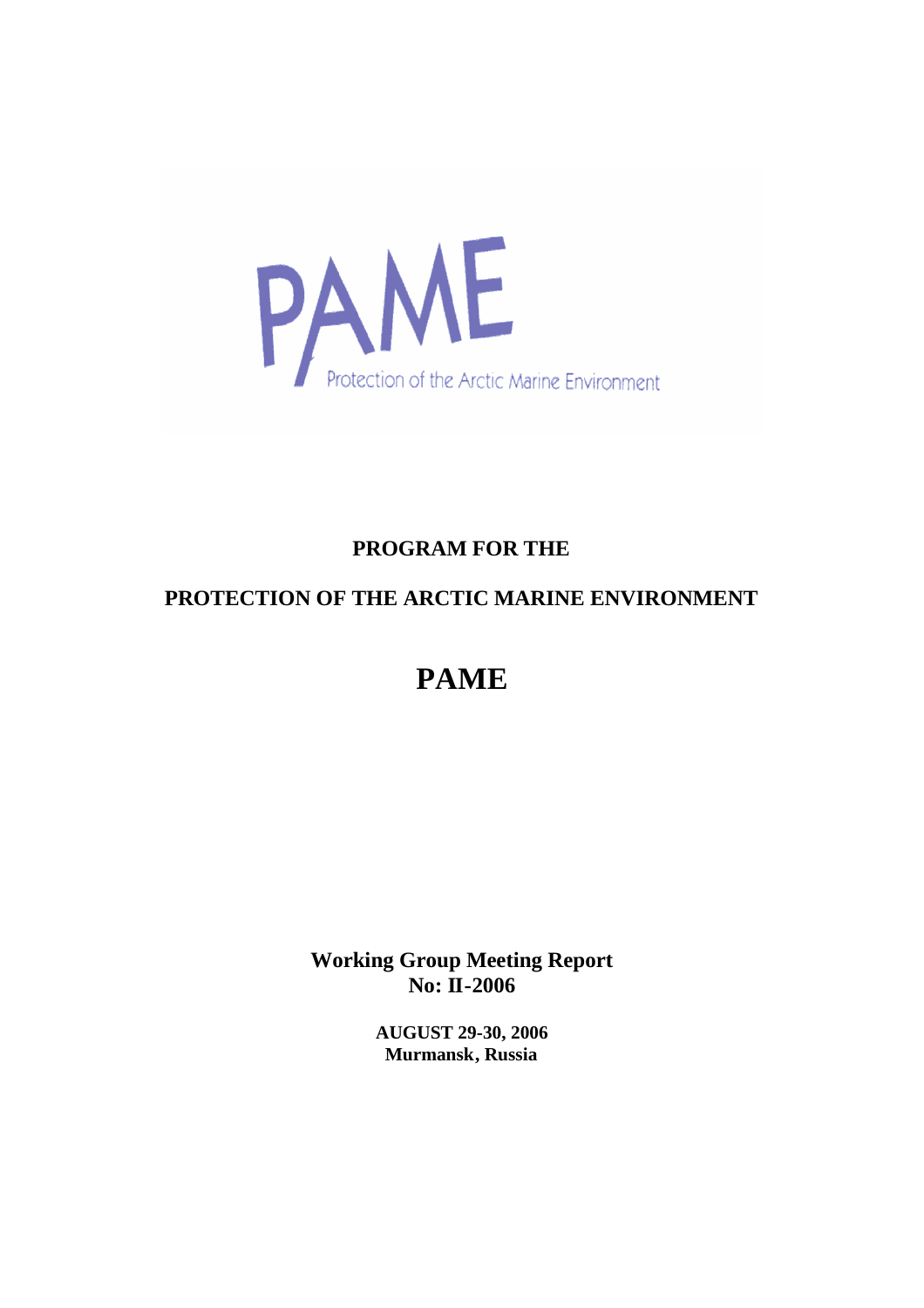# **TABLE OF CONTENT**

| WELCOME, INTRODUCTION AND ADOPTION OF AGENDA1                           |  |
|-------------------------------------------------------------------------|--|
| <b>SESSION I: ACTIVITIES AND DELIVERABLES FOR THE 2006 MINISTERIAL1</b> |  |
|                                                                         |  |
|                                                                         |  |
| <b>SESSIONS II AND III: PAME 2006-2008 WORK PLAN AND PAME REPORT TO</b> |  |
| AGENDA ITEM 8: FINALIZE THE 2006-2008 PAME WORK PLAN AND AGENDA ITEM 9: |  |
| SESSION IV: PROPOSALS FOR THE MINISTERIAL DECLARATION11                 |  |
| AGENDA ITEM 10: REFER TO AGENDA ITEM 9: PAME PROGRESS REPORT TO SAOS -  |  |
|                                                                         |  |
| AGENDA ITEM 11: ACIA FOLLOW-UP AND FOCAL POINT MEETINGS 11              |  |
|                                                                         |  |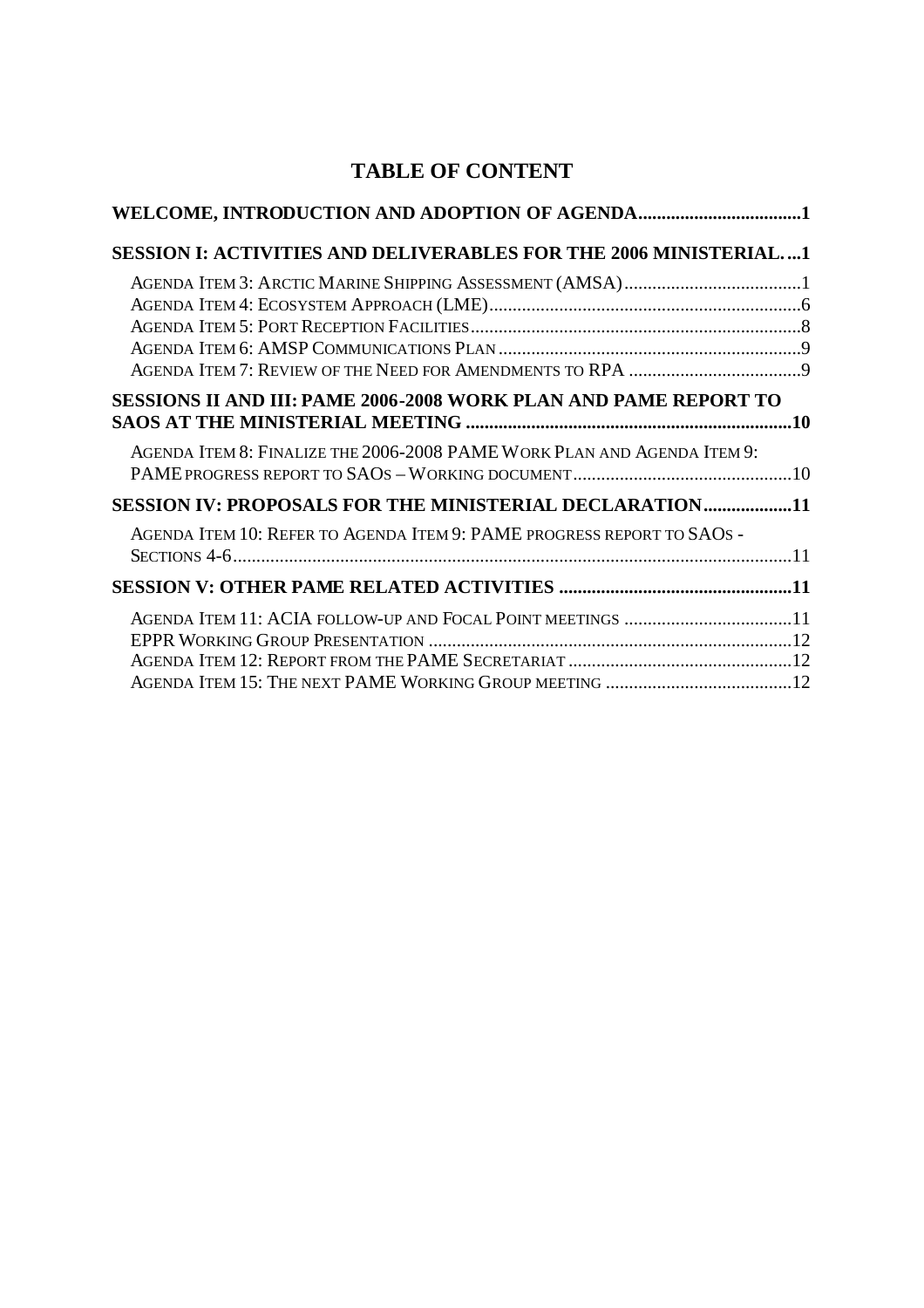### **LIST OF APPENDICIES**

**APPENDIX I**

**List of Participants**

### **APPENDIX II**

**List of Documents**

### **APPENDIX III**

**Agenda**

### **APPENDIX IV**

**PAME Finance Report**

### **APPENDIX V**

**Memorandum of the AMSA Stakeholder Meeting in Murmansk Aug 30, 2006**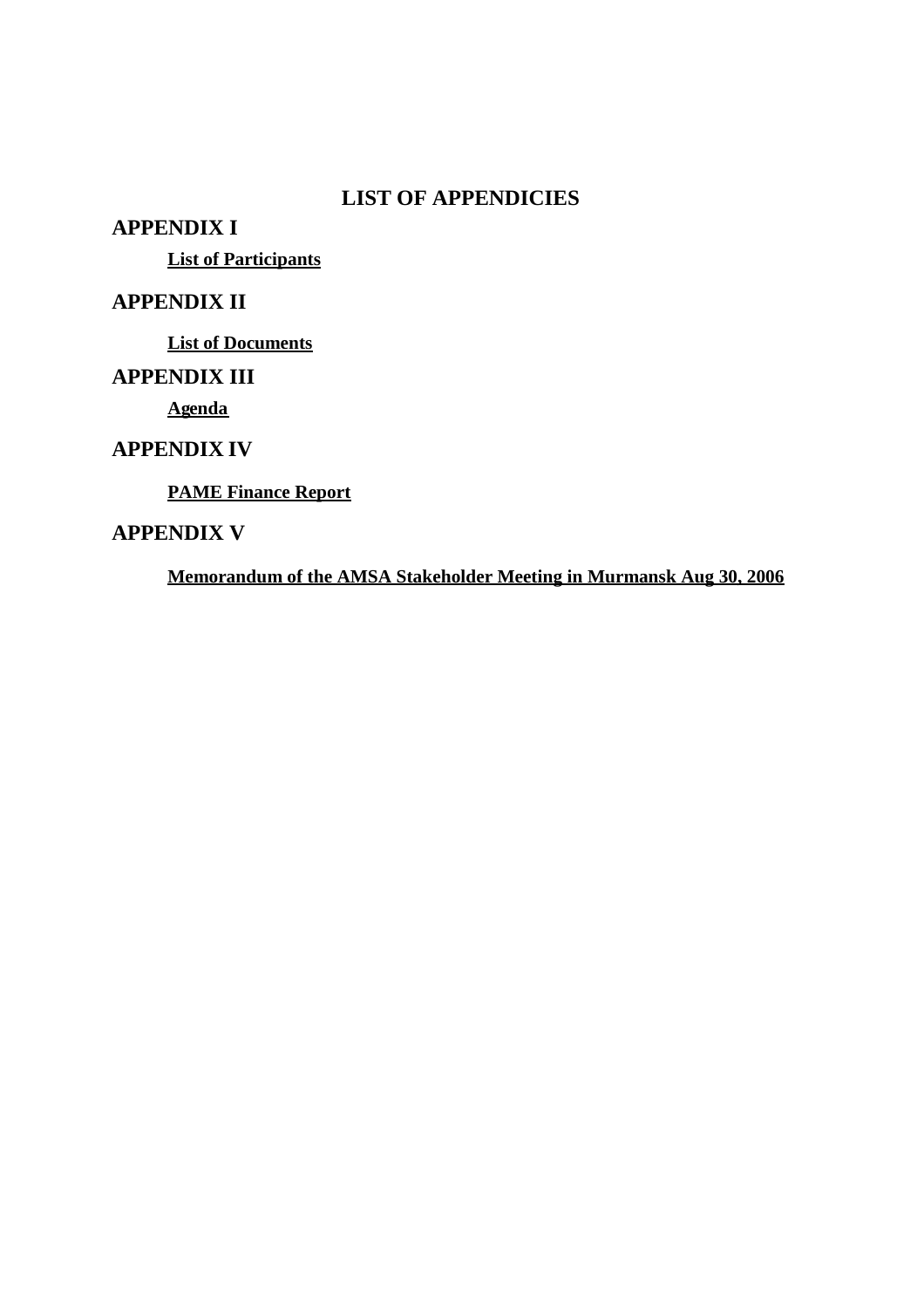#### <span id="page-3-0"></span>**Welcome, Introduction and Adoption of Agenda**

The Protection of the Arctic Marine Environment (PAME) Working Group met 29-30 August 2006 in Murmansk, Russia. The list of participants attending the Meeting is in Appendix I.

The meeting was opened by Professor Gennady G. Matishov, Director of the Murmansk Marine Biological Institute of the Russian Academy of Sciences (MMBI RAS) and Chairperson of the Southern Scientific Centre of the Russian Academy of Sciences (SSC RAS). Mr. Frank Sonne chaired the Meeting and expressed gratitude to the Norwegian Pollution Control Agency (SFT) in arranging and hosting the Meeting.

A list of documents submitted for consideration at the Meeting is in Appendix II. All powerpoint presentations will be sent out separately and are available within the password protected area of the PAME homepage.

This Meeting focused on finalizing the following deliverables to be forwarded to the  $5<sup>th</sup>$ Arctic Council Ministerial meeting 24-26 October 2006 in Salekhard, Russia:

- $\triangleright$  'Historic' Report of 2004 Arctic Marine Activity and a progress report on the Arctic Marine Shipping Assessment and associated brochures/posters. *(LEADS: Canada/Finland/United States)*
- $\triangleright$  Final revised map as a working map of 17 Arctic Large Marine Ecosystems (LMEs) to serve as the framework for ecosystem-based management practices in the Arctic. *(LEAD: United States)*
- $\triangleright$  Interim report on Phase I of The <u>assessment of existing measures for port reception</u> facilities for ship-generated waste and cargo residues *(LEAD: Norway)*
- Arctic Marine Strategic Plan/Communication Plan. *(LEADS: Canada/Iceland)*
- $\triangleright$  Documentation/report on the outline of the updating of the Arctic Council Regional Programme of Action for the Protection of the Arctic Marine Environment from Land Based Activities (RPA)". *(LEAD: Canada)*
- $\triangleright$  PAME 2006-2008 Work Plan

*The Meeting adopted the agenda as presented in Appendix III.*

#### <span id="page-3-1"></span>**Session I: Activities and deliverables for the 2006 Ministerial.**

#### <span id="page-3-2"></span>**Agenda Item 3: Arctic Marine Shipping Assessment (AMSA)**

The leads for the AMSA, Canada, Finland and the United States provided updates on the AMSA process. An AMSA stakeholders briefing and discussion for the purpose of informing Russian stakeholders was convened parallel to the PAME Meeting.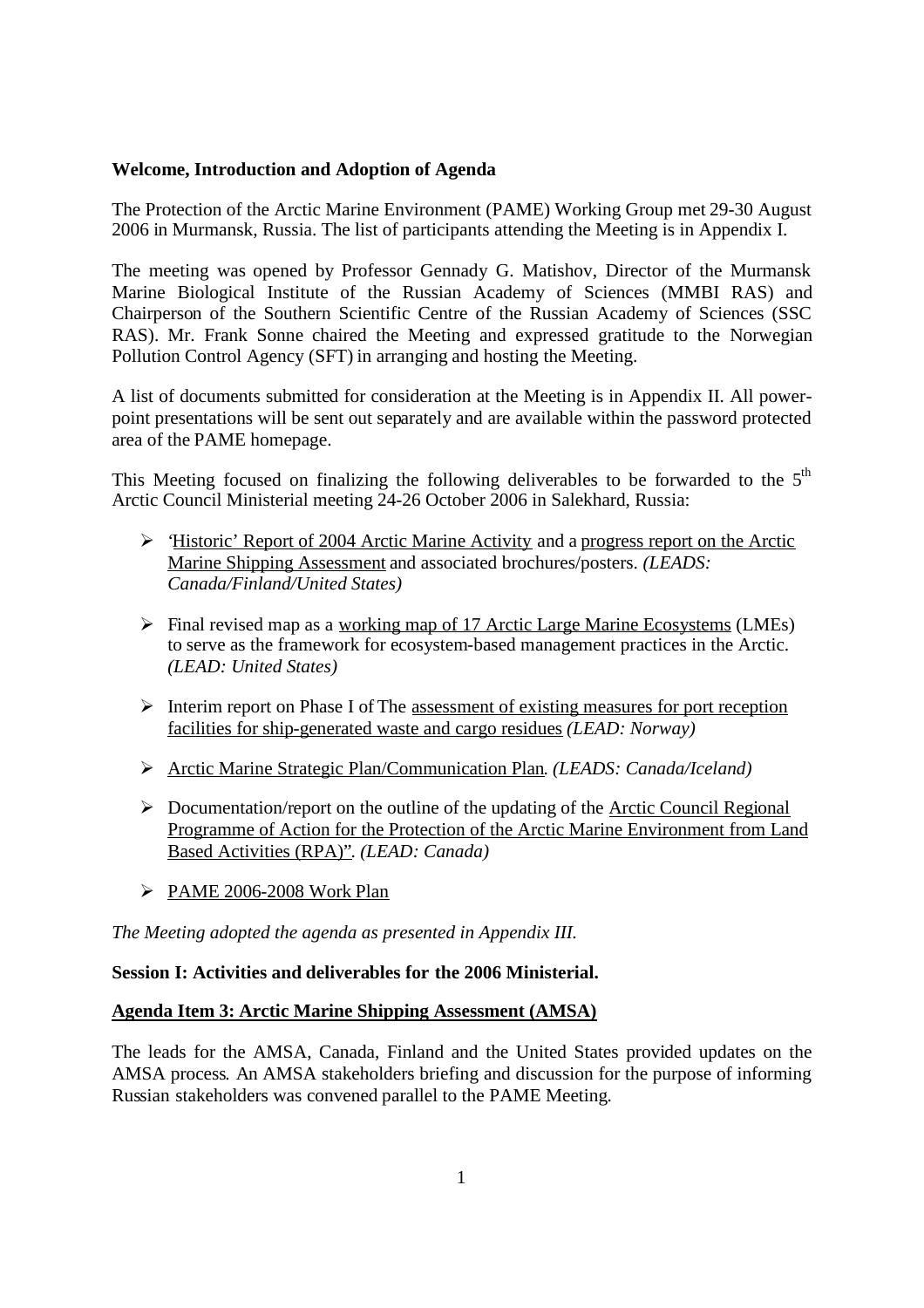Dr. Lawson Brigham/United States provided an overview of the progress and status up to date of the assessment (presentation as a separate file and on the PAME homepage).

AMSA will be undertaken during 2005-2008 and a final report will be presented to the Arctic Council Ministers in 2008. Dr. Brigham emphasized the importance of Member State commitment and timely support with the data collection effort to ensure sufficient time to complete the first phase of AMSA (survey of current shipping levels) for submission to the Arctic Council Ministers in October.

AMSA activities up to and beyond the 2006 Ministerial meeting include but are not limited to the following:

- o IASC ASSW, Potsdam (Mar 06)
- o Lloyds Arctic Shipping, St. Petersburg (Apr 06)
- o ICETECH, Banff (Jul 06)
- o Coastal Zone Canada, Tuktoyaktuk (Aug 06)
- o International Ice Charting Working Group, Helsinki (Sept 06)

Dr. Brigham informed the Meeting of some of the AMSA outreach venues he had participated in the concerns raised by northern residents attending the AMSA Town Hall Meeting as a part of the Coastal Zone Conference held in Tuktoyaktuk, Canada 14-18 August 2006.

The outreach venue during the Inuit Circumpolar Conference (ICC) Assembly in July noted following possibilities in how the ICC and Permanent Participants could contribute to the success of AMSA:

- $\triangleright$  Support/urge Arctic state contributions shipping data and traditional marine use information
- $\triangleright$  Nominate experts and users to the AMSA Panels/Chapter Teams
- $\triangleright$  Assist with the organization of the AMSA Arctic Town Hall Meetings (PPs + AMSA Team + Arctic State)
- $\triangleright$  Participate in all AMSA review stages

An outreach session was convened during the ICETECH Conference that was held in Banff, Canada 16-19 July 2006 and potential contributions to AMSA where noted during the meeting of the Arctic Parliamentarians in Kiruna, Sweden 2-4 August 2006 as summarized below:

- $\triangleright$  Arctic State Commitment to Shipping Data Survey
- Arctic State Financial Support of Large Arctic Council Assessments
- Arctic State Support of Permanent Participant Involvement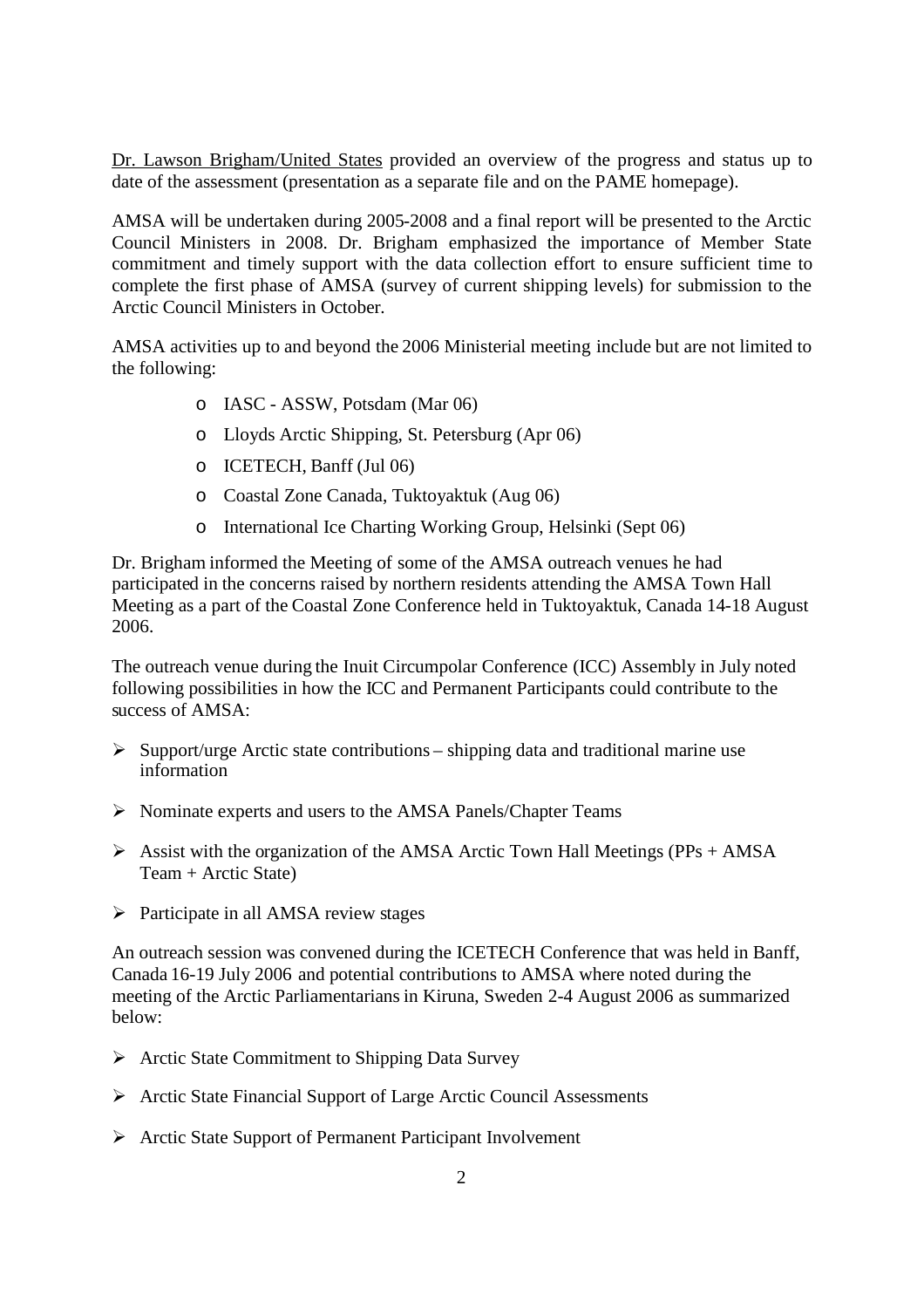- $\triangleright$  Nomination of AMSA Working Panel Experts (Submitted to PAME & the AMSA Team)
- $\triangleright$  Futures Studies Conducted by Arctic Parliamentarian Committees (Arctic Development  $\sim$ Economic Analyses)

Following draft AMSA chapter outline was introduced to the Meeting:

#### Chapter 1: Introduction

- Changing AO, ACIA, AMSP, Importance to Arctic residents
- Definitions & Modes of Transport

#### Chapter 2: Geography and History of Arctic Marine Use

- Major Straits , LMEs, Arctic Sea Ice, Regulatory Regimes

#### Chapter 3: Current (2004) Levels of Arctic Marine Use

- 'Historic Snapshot'
- By Season & Region (Narrative & Pictorial)
- Shipping Data + Indigenous Use Data + LMEs + Sea Ice

#### Chapter 4: Historical & Current Indigenous Arctic Ocean Use

- Results of the Town Hall Meetings

#### Chapter 5: Scenarios of Future Arctic Ocean Marine Activity for 2020 and 2050

- Pictures, Narratives, Assumptions, Key Drivers

#### Chapter 6: Environmental Impacts of Current & Future Marine Activity [Ship driven impacts – not overall environmental changes]

- LMEs, Local 'hot spots', Emissions, Discharges, Ballast Water, Noise/Acoustics
- Risk Levels for Regions, Accidents

#### Chapter 7: Social & Economic Impacts at Current & Future Levels

#### Chapter 8: Current Arctic Infrastructure (and Anticipated Needs)

- Ice Centers, SAR Response, Ports, Monitoring, Icebreakers

#### Chapter 9: Conclusions and Findings

#### Appendixes, Research Agenda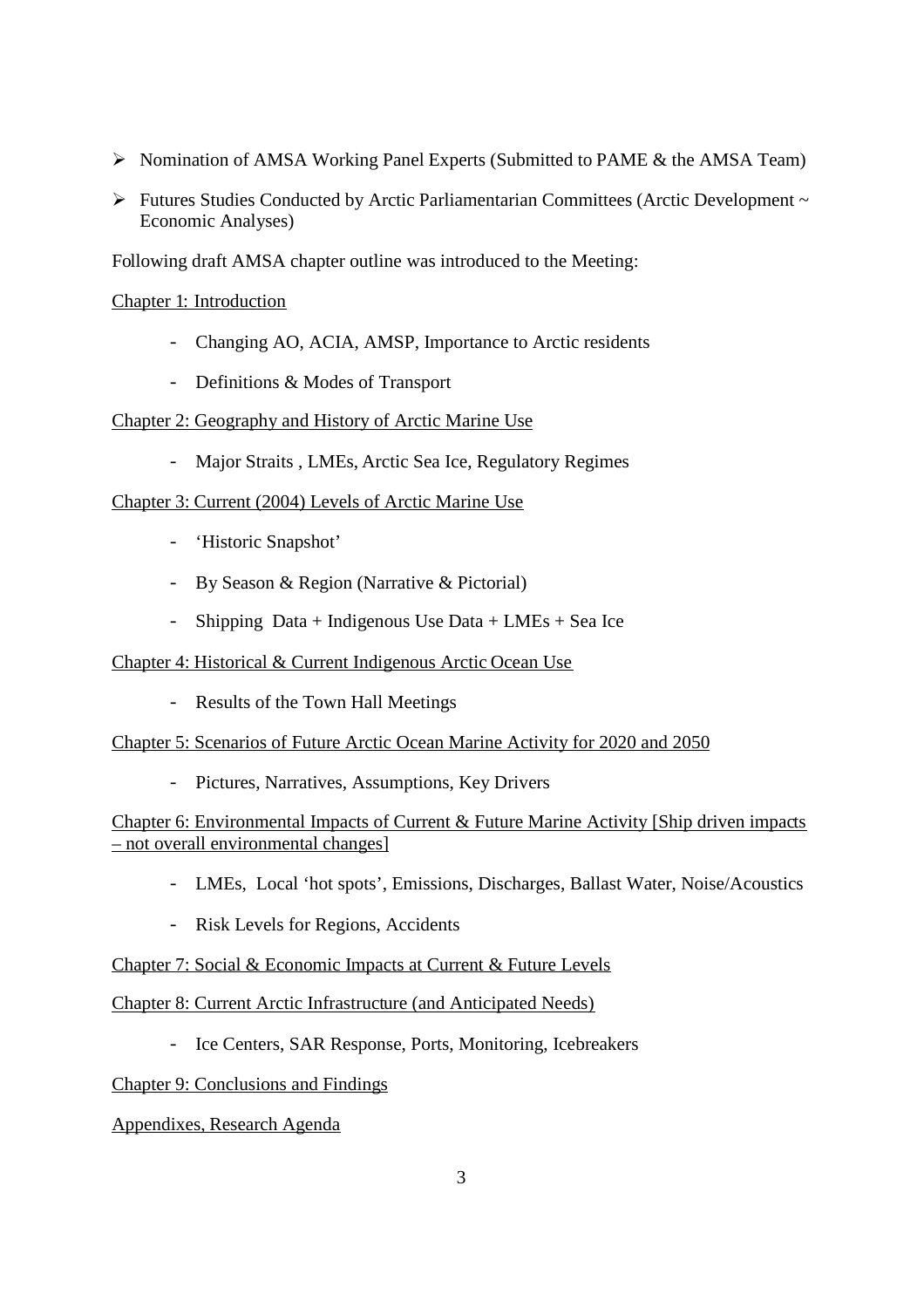AMSA activities up to and beyond the 2006 Ministerial meeting include but are not limited to the following:

- $\triangleright$  Arctic Town Hall Meetings ~ Ongoing
- $\triangleright$  Completion of AMSA Survey (TBD)
- Analyze Data for '2004 Arctic Marine Activity Survey'
- $\triangleright$  Initiate Scenario Development Process ~ Plausible Futures of Marine Activity for 2020 & 2050
- $\triangleright$  Establish Expert Panels ~ by end of 2006
- $\triangleright$  Initiate Survey (s) : Indigenous Arctic Marine Uses

Dr. Brigham informed the Meeting of a stakeholder meeting that was convened parallel to the PAME Meeting (30 August) to discuss the work that is planned to be done within the AMSA project and the general trends in the development of the marine activities in the Russian Arctic. The decisions from this stakeholder meeting are in Appendix V.



Below is a schematic of the AMSA management structure:

Saami Council referred to a letter sent out to the PAME Working Group on August 24, 2006 on the inclusion of Indigenous Peoples' use of the Arctic Seas and The Arctic Marine Resources in AMSA work and informed the Meeting of positive response received from Norway in convening town hall meetings.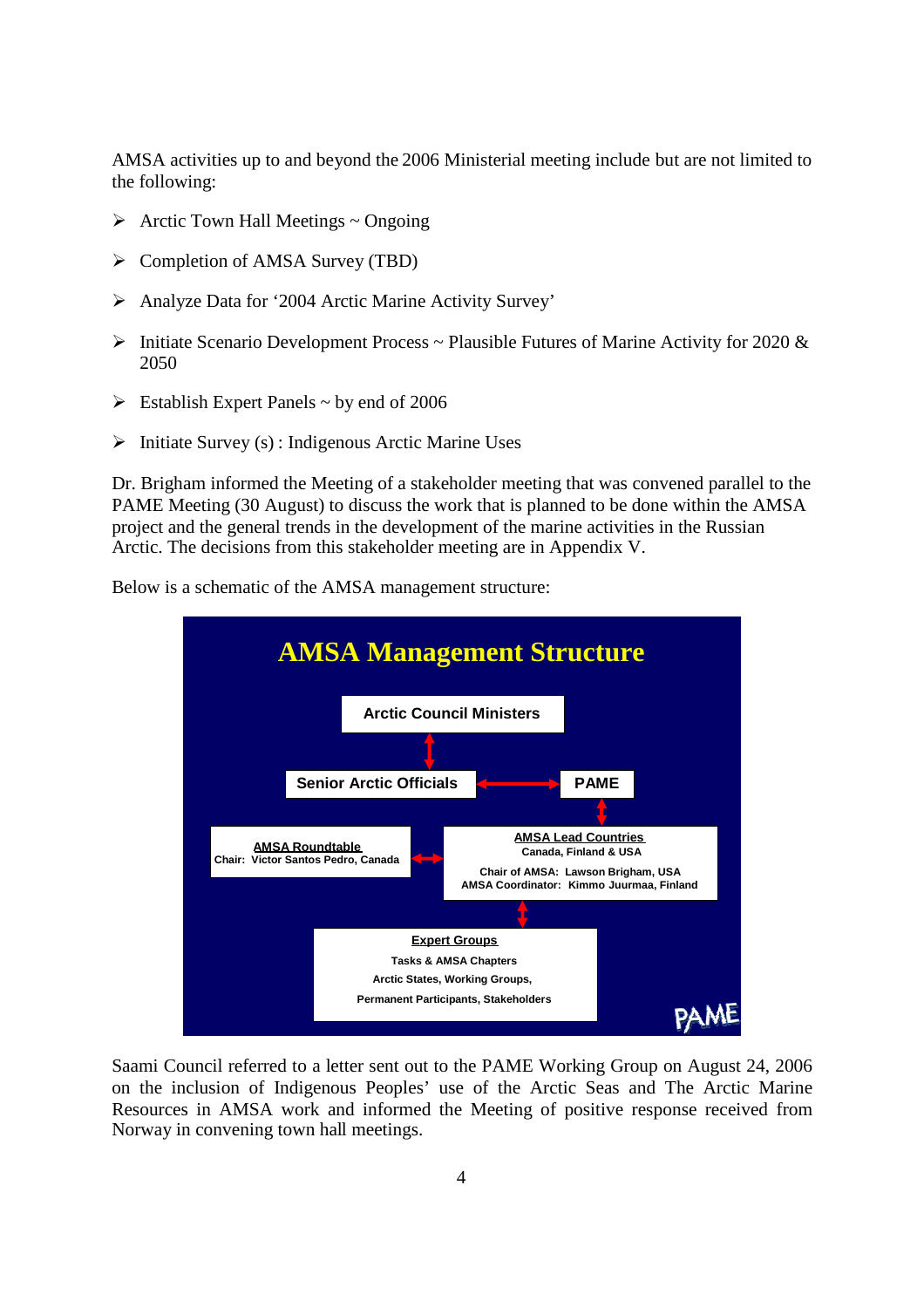Mr. Ross McDonald/Canada gave an update on the Marine Activity Database questionnaire and the data management framework (presentation as a separate file and on the PAME homepage) which was developed by a marine contractor funded by Canada.

- $\triangleright$  Questionnaires have been completed by half the participating nations
- $\triangleright$  Some nations have provided useful data outside the questionnaire format
- $\triangleright$  Other nations have been able to provide significant amounts of data beyond the questionnaire format (GIS representations of local geography, fishing vessel fleet transponder records, etc)
- $\triangleright$  Good progress made to date, but more effort is required before analysis can begin

He noted that in general, the data provided to date is acceptable. Excellent data concerning fishing activities has been made available by some participants but more detail may be required with respect to individual vessel characteristics: There are many entries for vessels with little or no descriptive information. This will make estimating environmental impact more difficult. More detail may be required on vessel routes. Any additional information on where a vessel travels between its port of origin and arrival will be useful.

He further illustrated that with the data received so far we can start to understand traffic distribution within a Nation's fleet and begin to evaluate traffic in the Arctic as a whole. GIS is a useful tool for display of ship routes and traffic density and all GIS ship route data will be compatible with other Arctic Council databases (such as the AMAP Oil and Gas Assessment maps and the ongoing LME work within PAME).

Next steps in the data collection effort are as follows:

- $\triangleright$  Complete data input as soon as possible
- $\triangleright$  Review and clean data more route info and vessel details will help risk assessment
- $\triangleright$  Convert input into GIS data
- $\triangleright$  Develop data bases and maps
- $\triangleright$  Post and share information

The leads noted that of key importance to the outcome of this assessment is the involvement and participation of all stakeholders - including Member States, Permanent Participants, the scientific community, the maritime community, and the Arctic Council's working groups.

The leads emphasized that the Arctic Council working groups would not be tasked with WP's of the AMSA Work Plan but rather by nominating experts to specific activities. The outreach capabilities within the IPS structure will be used for the purpose of involving the Permanent Participants in the assessment.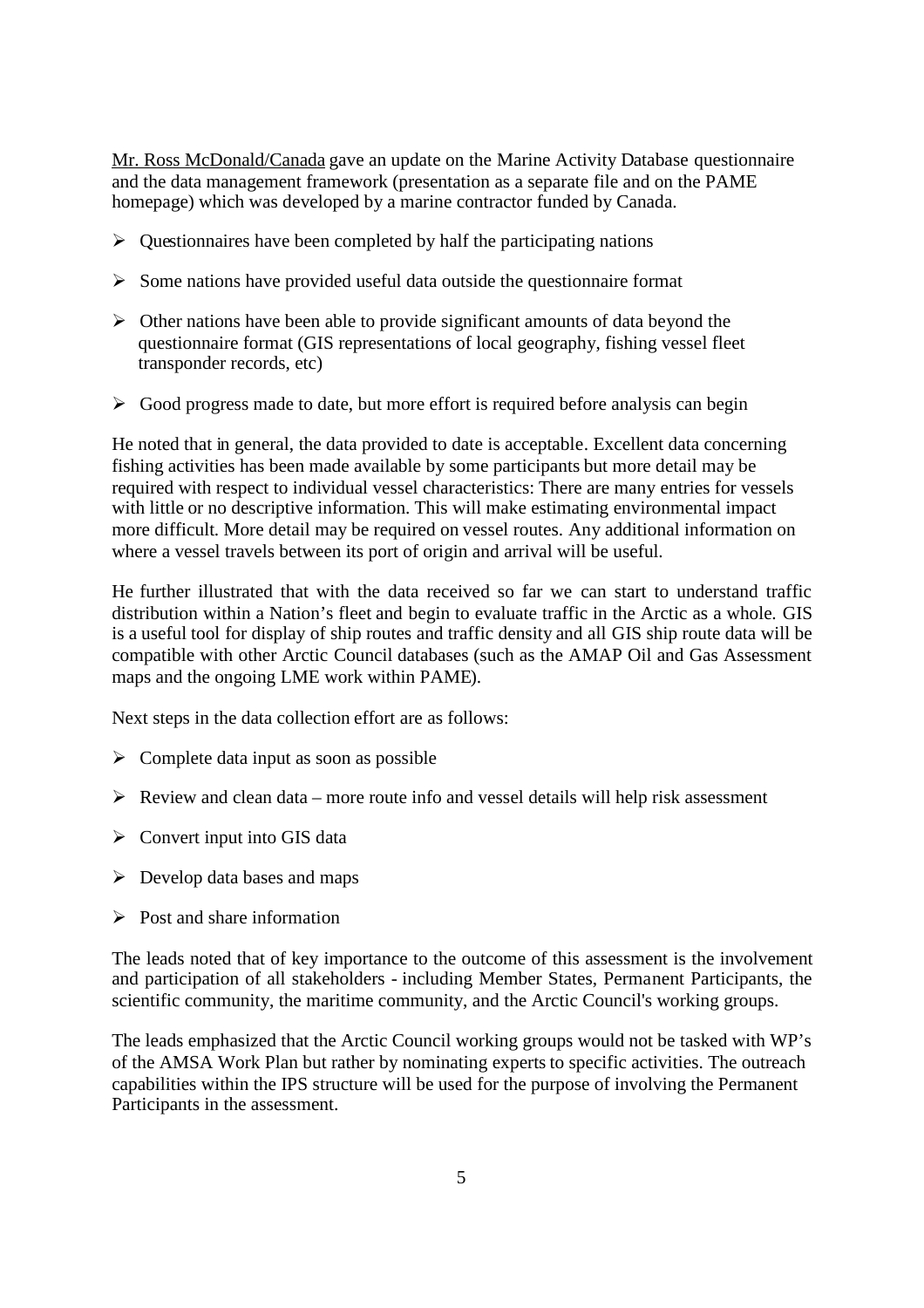*The Meeting welcomed the progress reported on the shipping assessment and agreed to the following:*

- *Those countries that have not yet responded to the Marine Activity Database questionnaire informed the Meeting that they would do so as soon as possible.*
- *Member States are urged to contribute to the assessment by providing financial and/or human resources to ensure continuation and finalization of the assessment.*
- *The leads where requested to a 3-4 page progress report on AMSA for the Ministerial Meeting.*

#### <span id="page-8-0"></span>**Agenda Item 4: Ecosystem Approach (LME)**

Dr. Kenneth Sherman of the National Oceanic and Atmospheric Administration (NOAA) gave a general overview and update of the Large Marine Ecosystem Approach (LME) since last PAME meeting (March 2006) on behalf of the lead country (presentation as a separate file and on the PAME homepage).

The ecological criteria used to determine areal extent of LMEs are based on: (1) bathymetry, (2) hydrography, (3) productivity, and (4) trophic relationships. 95% of the world's annual marine fisheries catches are produced in 64 LMEs of which 17 LMEs are within the Arctic region.

The five principle causes of LME degradation include (1) fishing, (2) pollution, (3) mechanical habitat destruction, (4) introductions, and (5) climate change.

LMEs are global centers of efforts to:

- $\triangleright$  Reduce coastal pollution
- $\triangleright$  Restore damaged habitats (Coral reefs, mangroves, sea grasses)
- $\triangleright$  Recover depleted fishery stocks

A five-module indicator approach to the assessment and management of LMEs consist of 3 science-based indicators focused on: (1) productivity, (2) fish and fisheries, (3) pollution/ecosystem health. The other two are (4) socio-economic conditions, and (5) governance. He gave a brief overview of some of the indicators applied within the fivemodule approach and informed the Meeting of funding towards LME/GEF projects in support of the UNEP Regional Seas Programme within the framework of the GEF International Waters Operational Strategy as a vehicle for promoting ecosystem-based management of coastal and marine resources in the international waters focal area within the framework of sustainable development.

He noted that of the 17 Arctic LMEs 8 of them involve Russian Federation as GEF-eligible country (E/W Bering Sea LMEs (GEF-4: UNDP), Chukchi Sea, Barents Sea, Oyashio Current, Sea of Okhotsk, E. Siberian Sea, Laptev Sea, Kara Sea) which represents an opportunity for further exploring GEF-funded LME projects in the Arctic.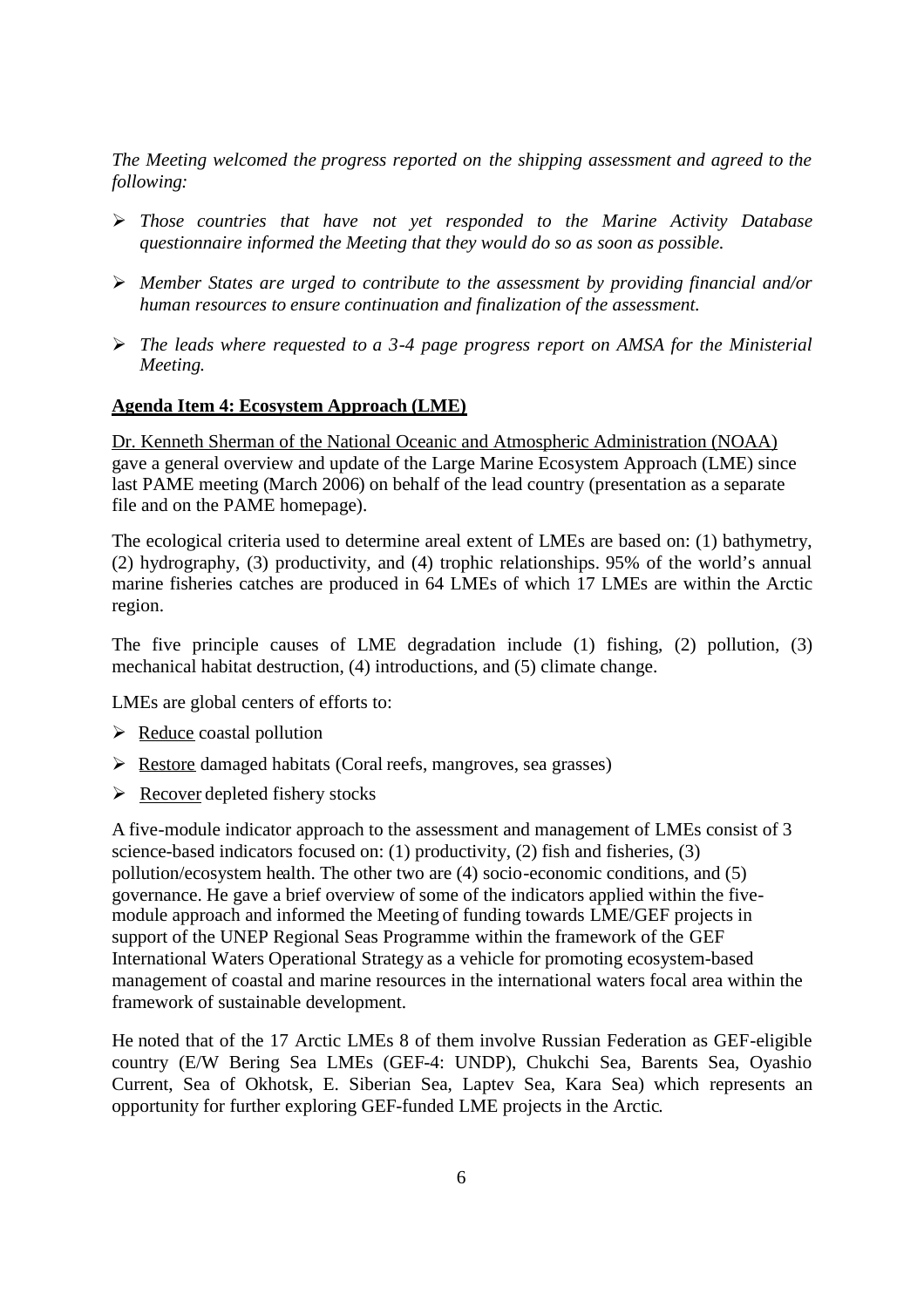It was noted that opportunity to extending the GEF-LME project network to the Arctic and the possibility of developing and implementing a GEF supported LME assessment and management projects for the West Bering Sea and the Barents Sea in addition to possible synergies that could be explored within the framework of the GEF/Russian NPA-Arctic. A summary of the East Bering Sea LME includes:

- $\triangleright$  Switched from long-term (170 yr) stable cold Arctic ecosystem to sub-Arctic ecosystem after 1976
- $\triangleright$  Last six years: Continued warm ocean and atmosphere; little or no ice in south Bering
- $\triangleright$  Stuck in "warm phase" due to Arctic climate change?

He noted that the Arctic LMEs are all dynamic systems under great stress due to the melting of the sea ice and summarized it as follows:

- $\triangleright$  Indigenous people with reduced access to traditional hunting grounds for walrus, seals, and whales
- $\triangleright$  Polar bear feeding areas diminished by ice-melt
- $\triangleright$  Ice loss enhances use of trans-Arctic Atlantic Ocean to Pacific Ocean shipping lanes
- $\triangleright$  Increased shipping heightens risk of unintended environmentally harmful toxic releases
- > Zooplankton, fisheries and fish stocks expand northward

The United States will revise the Arctic LME map based on comments from Iceland.

#### **Updates on impact assessments and linkages with LMEs**

Professor Gennady G. Matishov, Director of the Murmansk Marine Biological Institute of the Russian Academy of Sciences (MMBI RAS) and Chairperson of the Southern Scientific Centre of the Russian Academy of Sciences (SSC RAS) gave an update of the status of the Barents Sea LME (presentation as a separate file and available on the PAME homepage).

He informed the Meeting of the first experience of the Barents Sea ecosystem research (1985- 1986), gave a graphical illustration of the MMBI KSC RAS and SSC RAS Expeditions, 2000 – 2005 and MMBI expedition activities in the Norwegian-Greenland Basin and in the North Atlantic in 1995-2005.

He discussed a year-round ecosystem monitoring and the indicators applied in the Barents and Kara Seas and informed the Meeting of a 10 year work of the institute in the field of applied marine informatics as a contribution to further development of integrated hydrobiological research in oceans and seas. He detailed the impacts of Arctic marine shipping and the application of the LME five-module indicator approach around the Kola Peninsula, Barents and Kara Seas. In closing he suggested a number of factors affecting environmental priorities and limitations of maritime activity in the Arctic.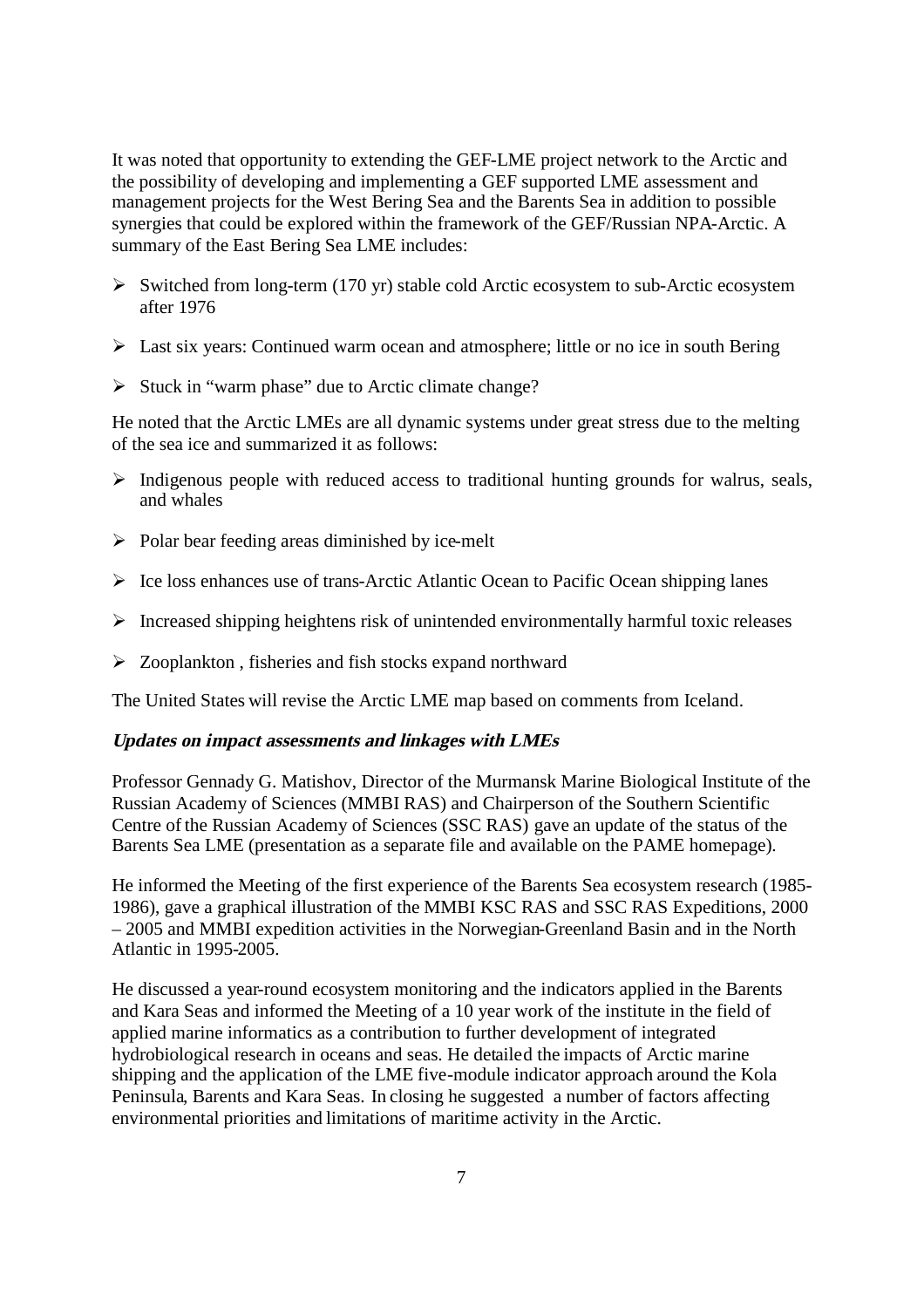#### **Agreement on next steps**

*The Meeting decided to:*

- *Complete the map of the 17 Arctic LMEs next week (8th of September) with adjusted boundaries for the Iceland Shelf and West Greenland Shelf found in recent analyses by colleagues from Iceland.*
- *A description of the LMEs of the Russian Federation was prepared by Prof. Matishov, and the way is now clear for the following actions by the Expert Group on the Ecosystem Approach to the Assessment and Managemetn of Arctic LMEs:*
- *Initiate by correspondance review of the indicator suites for assessing and monitoring the changing states of the LMEs of the Arctic based on productivity, fish and fisheries, pollution and ecosystem health, socioeconomics, and governance.*
- *As a follow on to the presentation on Arctic LMEs, made during the Feb 2006 meeting of the American Association for the Advancnet of Science encourage the preparation for peer review and publication of a volume on the changing conditions of LMEs of the Arctic for publication in the Eilsener LME series.*
- *Organize a session on Arctic LMEs for the Second Global Conference on LMEs to be held in Qingdao, China, Sep 11-13, 2007*

#### <span id="page-10-0"></span>**Agenda Item 5: Port Reception Facilities**

Norway as the lead country on the assessment of existing measures for port reception facilities for ship-generated waste and cargo residues (PRF-Norway) referred to the progress report sent out prior to the meeting.

This project is divided into three phases. Norway noted that there where still gaps in information within Phase I of this project but that it could be submitted to the 2006 Ministerial Meeting as a working document. Phase 1 consists of the following task: Assess availability of and measures for port reception facilities for ship-generated and cargo residues in the PAME region and which regulations and incentives for delivery each country has implemented.

Phases 2 and 3 consist of the following tasks as agreed at the PAME I-2005 meeting:

Phase  $2$  – Identify gaps in existing coverage and possible improvements in availability and incentives for delivery

Phase 3 – Develop recommendations for harmonized guidelines, for consideration by States, based on the gap analysis.

Denmark/Faroe Islands noted support to the PRF Project but would like to replace "harmonized guidelines" within Phase 3 with "guidelines".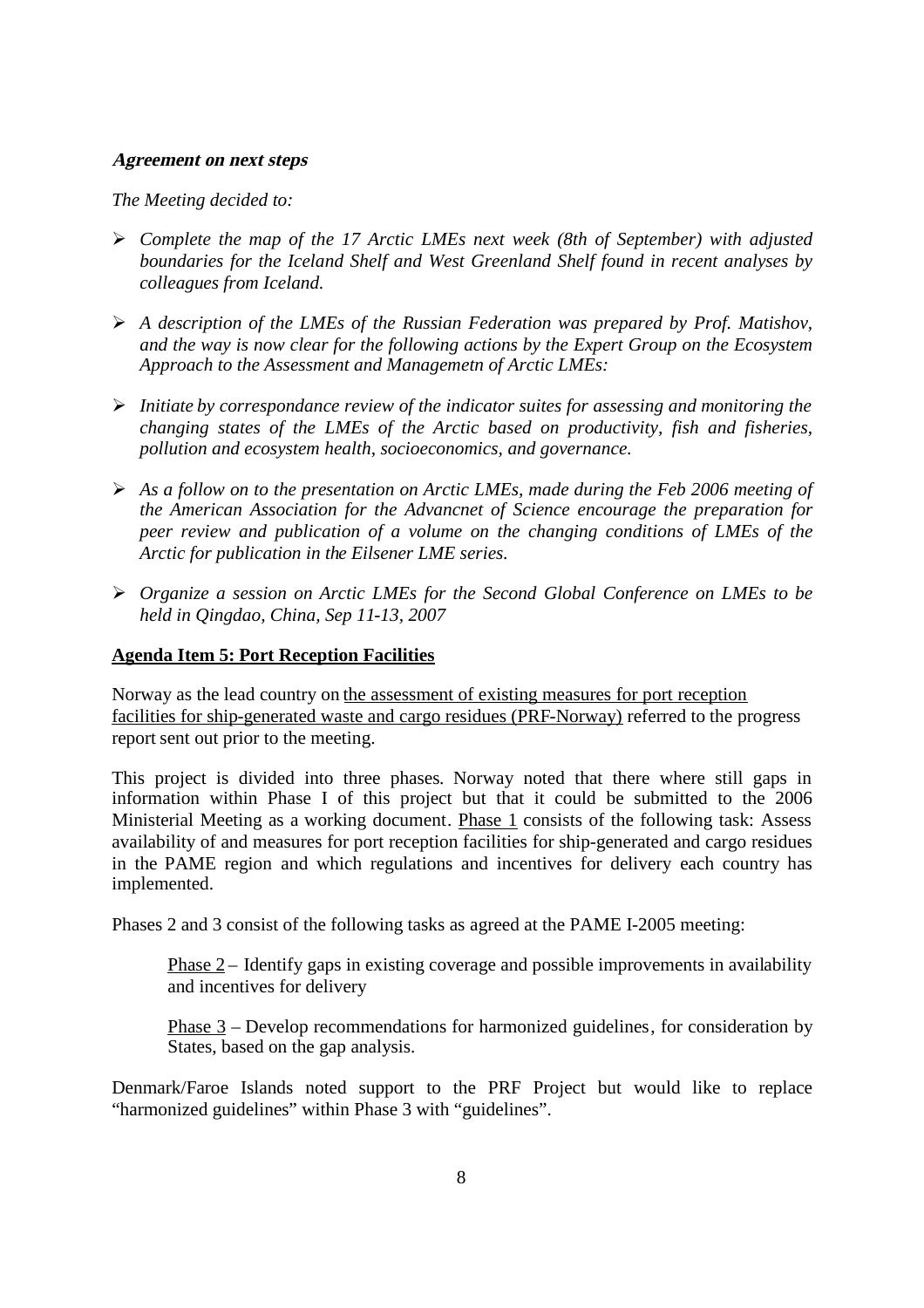- *The Meeting noted progress reported on the Port Reception Facility Project.*
- *Phase I will be submitted to the 2006 Ministerial as a working document.*
- *Subject to funding, the lead will report on further progress in advance of the next PAME meeting i.e. finalization of Phase I and modalities of Phase 2.*

#### <span id="page-11-0"></span>**Agenda Item 6: AMSP Communications Plan**

Canada and Iceland as the co-leads on the Arctic Marine Strategic Plan (AMSP) presented a revised 3<sup>rd</sup> draft of the AMSP Communication Plan.

*The Meeting endorsed the revised 3 rd draft AMSP Communication Plan (July 2006 version) as the final version for submission to the 2006 Ministerial meeting.*

#### <span id="page-11-1"></span>**Agenda Item 7: Review of the Need for Amendments to RPA**

Canada as the lead-country in advancing the implementation of the Regional Programme of Action for the Protection of the Arctic Marine Environment from Land-based Activities (RPA) provided a revised version of the report on, "Review to Examine the Need for amendments to the Arctic Council Regional Programme of Action for the Protection of the Arctic Marine Environment from Land Based Activities (RPA)". This version was based on comments provided by PAME country representatives as of July 2006.

The objective of the review is look at the existing text with regard to addressing possible additional priority source categories, examining its overall scope and improving its compatibility with the stated needs of the UNEP *Global Programme of Action for the Protection of the Arctic Marine Environment from Land-based Activities* (GPA). Canada and Iceland will co-lead the review and update of the RPA with the aim to forward to SAOs and Ministers for approval in 2008.

- *The Meeting thanked Canada for the revised draft report, "Review to Examine the Need for amendments to the Arctic Council Regional Programme of Action for the Protection of the Arctic Marine Environment from Land Based Activities (RPA)."*
- *The meeting agreed that the following activities be included in the PAME Work Plan 2006-2008:*

*Prepare Terms of Reference, including reference to engagement of other Arctic Council working groups and other relevant organizations*

*Prepare a draft updated RPA:*

- o *for PAME review and discussion*
- o *to present to other Arctic Council working groups*
- o *to finalize an updated RPA*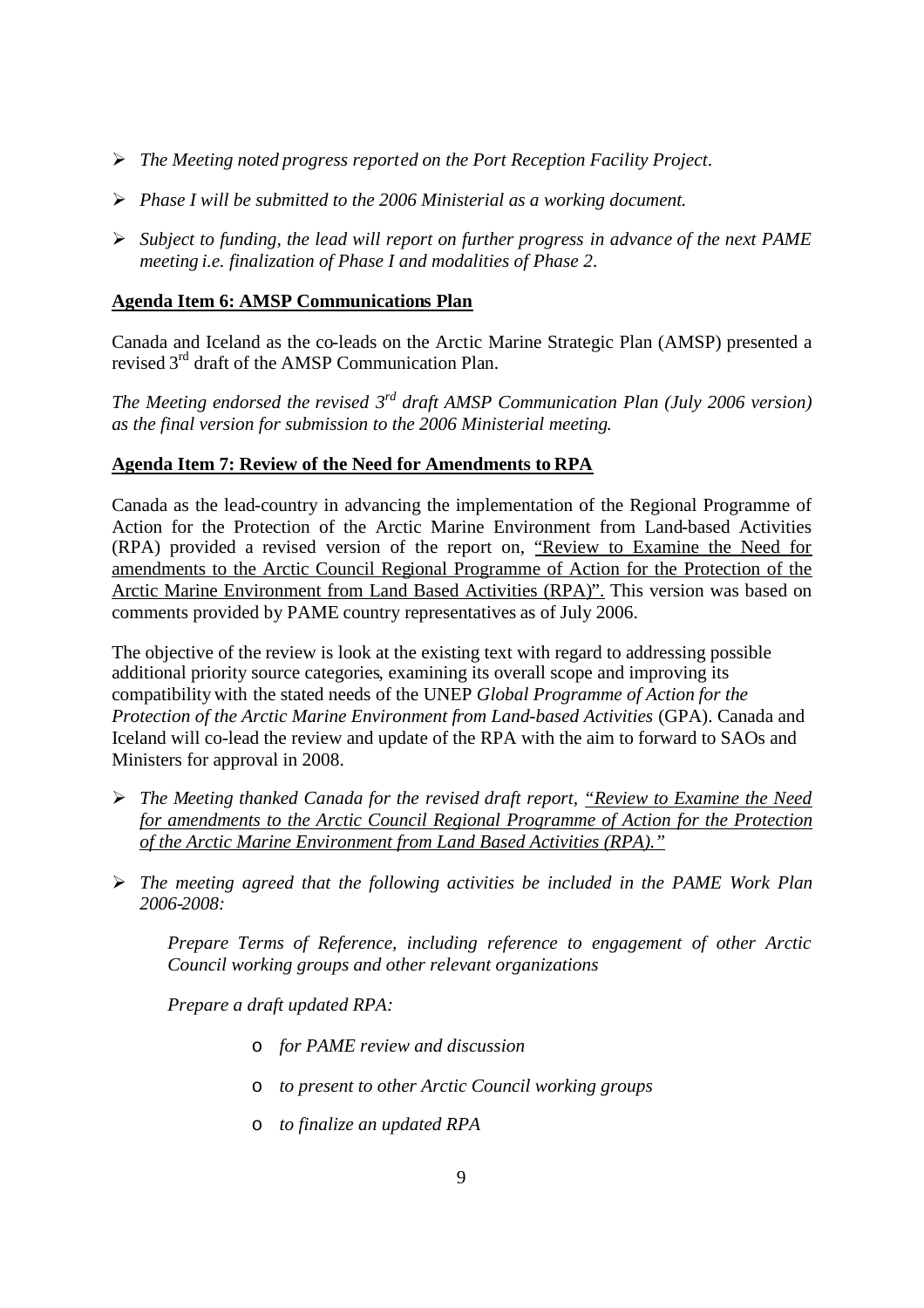*Canada and Iceland as the co-leads on this project will submit the Terms of Reference for this work for the next PAME Meeting.*

#### **Agenda Item 7.1: Update status of the GEF/Russian NPA-Arctic**

Dr. Ivan N. Senchenya, Project Manager of the UNEP/GEF project - Russian Federation: Support to the National Programme of Action for the Protection of the Arctic Marine Environment gave an update on its status. Indigenous components of the UNEP/GEF Russian NPA-Arctic Project are being discussed with RAIPON.

Mr. Vitaly Lystsov of the Advisory Committee on Protection of the Sea (ACOPS) provided an updated of ACOPS progress under the GEF/UNEP Russian NPA-Arctic Project.

The question was raised as to the intention of convening a Partnership Conference for the GEF/UNEP Russian NPA-Arctic Project and the reply was it was being under consideration but for now the main focus would be on pre-investment studies.

RAIPON informed the Meeting of their long-standing partnership with this Project and their satisfaction with how it was progressing but noted that more cooperation with AMSA and the LME work within PAME would be of benefit.

The United States asked that this Project consider the application of LMEs and further noted the need for closer cooperation with AMSA. Russia replied that their application of Transboundary Diagnostic Analysis (TDA) and Strategic Action Plan (SAP) within the Project would be based on an ecosystem approach.

Some countries raised the question of whether PAME should continue reporting on this Project to SAOs and Ministers as it has now official started and it is Russia's responsibility to report on progress. Russia expressed their wish that this Project would continue to be on PAME's agenda and included in the 2006-2006 PAME Work Plan.

*The Meeting welcomed the update on the GEF/UNEP Russian NPA-Arctic Project and agreed that this Project be included in the 2006-2008 PAME Work Plan as per the request from Russia.*

<span id="page-12-0"></span>**Sessions II and III: PAME 2006-2008 Work Plan and PAME report to SAOs at the Ministerial Meeting**

#### <span id="page-12-1"></span>**Agenda Item 8: Finalize the 2006-2008 PAME Work Plan and Agenda Item 9: PAME progress report to SAOs – Working document**

The Meeting discussed and updated the revised  $2<sup>nd</sup>$  draft PAME Work Plan 2006-2008 from 8<sup>th</sup> of August and the draft report to SAOs from August.

*The Meeting decided on the following timeline to finalize the PAME Work Plan 2006-2008 and the PAME report to SAOsfor submission to the 5 th Arctic Council Ministerial meeting:*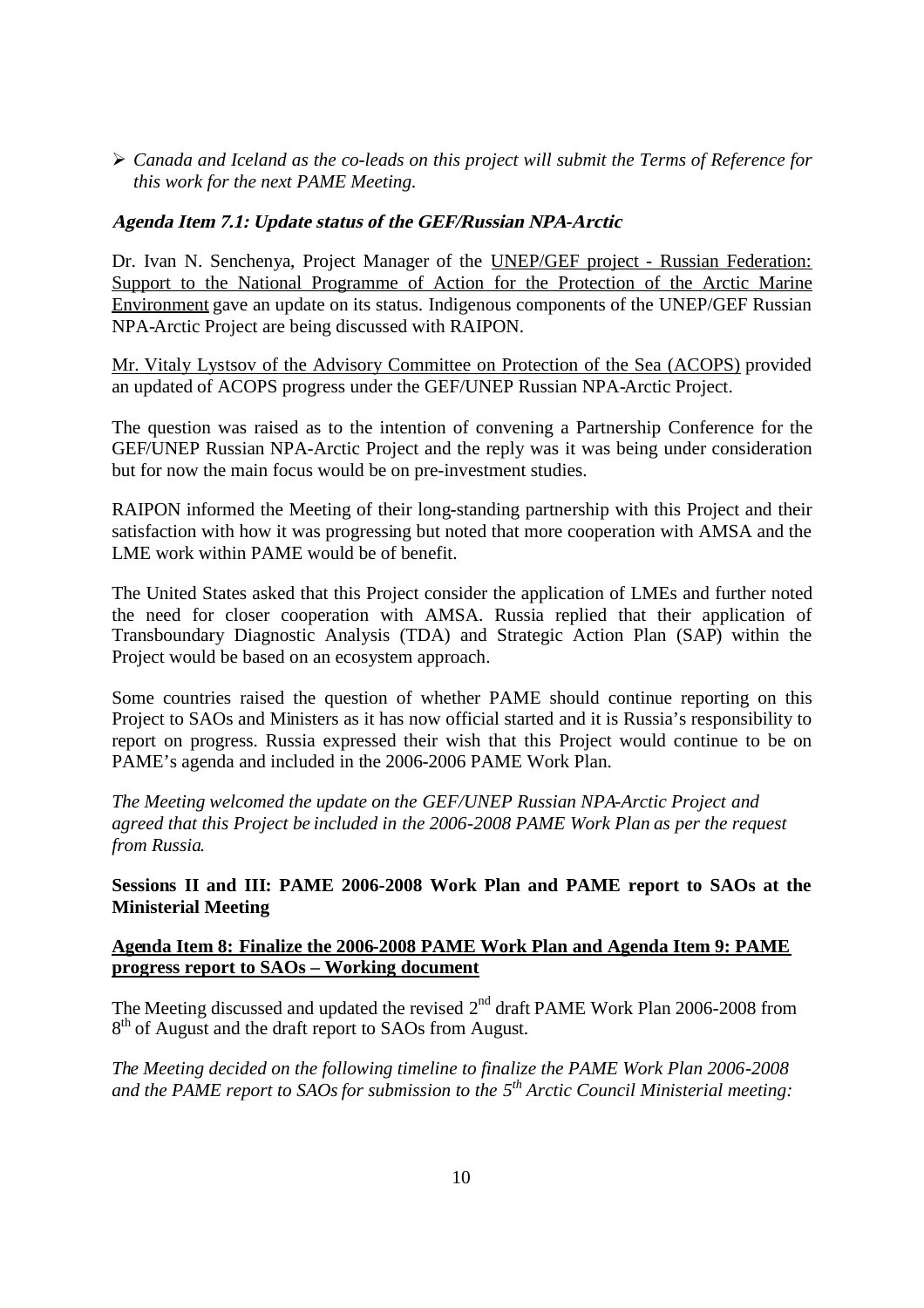- *1. Any comments on these current two drafts to be sent to the PAME Secretariat by 8th of September.*
- *2. PAME Secretariat to incorporate all comments and send it both to the Arctic Council Secretariat as a final draft and to Members by 11th of September.*
- *3. Final comments and approval from Members requested by 13th of September.*

#### <span id="page-13-0"></span>**Session IV: Proposals for the Ministerial Declaration**

#### <span id="page-13-1"></span>**Agenda Item 10: Refer to Agenda Item 9: PAME progress report to SAOs - Sections 4-6**

The Meeting reviewed a draft version of the Salekhard Declaration and decided that the proposed PAME text should be revised within the context of the proposed revisions and finalization of the SAO report to Ministers as per Sessions II and III above.

Following are PAME deliverables to the 2006 Ministerial Meeting (documents available on the PAME homepage):

- PAME Progress Report to Ministers and SAOs
- PAME 2006-2008 Work Plan and PAME Brochure
- Progress report on the Arctic Marine Shipping Assessment in English and Russian and associated outreach brochure
- Working map of 17 Arctic Large Marine Ecosystems (LMEs).
- $\triangleright$  Technical Report Phase I of The assessment of existing measures for port reception facilities for ship-generated waste and cargo residues.
- A review of the Need for Amendments to the Arctic Council Regional Programme of Action for the Protection of the Arctic Marine Environment from Land-based Activities (RPA), Prepared byCanada for PAME
- $\triangleright$  Communications Plan for the Arctic Marine Strategic Plan.

#### <span id="page-13-2"></span>**Session V: Other PAME related activities**

#### <span id="page-13-3"></span>**Agenda Item 11: ACIA follow-up and Focal Point meetings**

The Chair gave a brief overview of the status and proposed next steps with the ACIA Focal Point. He informed the Meeting that the next ACIA FP meeting would be held September 4-5 in Copenhagen. He noted that the ACIA follow-up could be sufficiently fullfilled within existing structure and mandates of the Arctic Council Working Groups and that the PAME input to the ACIA FP Report to the Ministers 2006 would include a summary of the following PAME-related projects that contribute to the climate change issues, i.e.:

 $\triangleright$  The Arctic Marine Shipping Assessment (AMSA)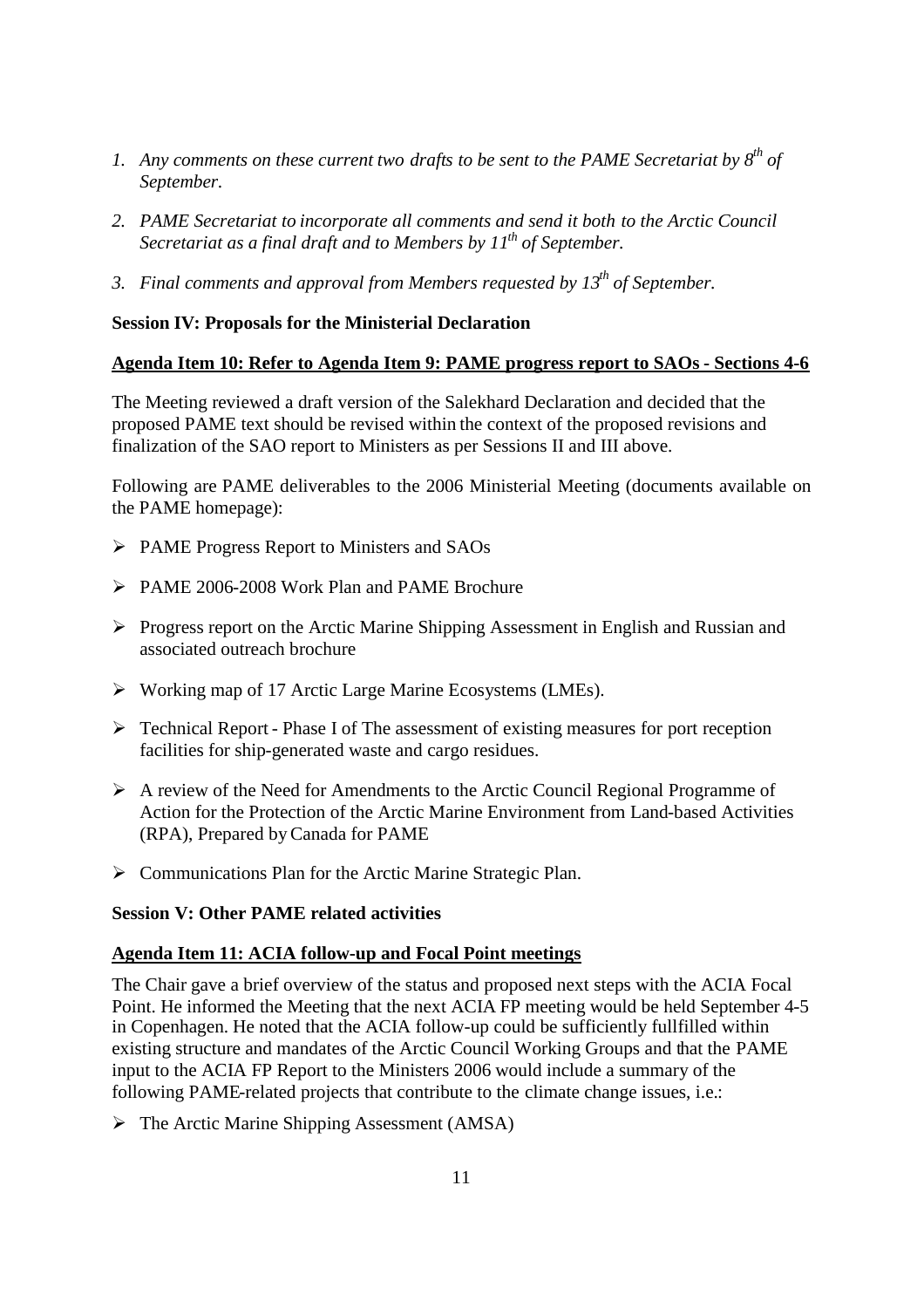- $\triangleright$  Update of the Regional Progamme of Action for the Protection of the Arctic Marine Environment from Land-based Activities (RPA)
- $\triangleright$  Large Marine Ecosystems (LME)

*The Meeting agreed that ACIA follow-up activities of relevance to the PAME mandate be included in the PAME work plan.*

#### <span id="page-14-0"></span>**EPPR Working Group Presentation**

EPPR gave an overview of their activities and informed the Meeting of a Russian Federation project proposal. The purpose of this project proposal is the development of the international cooperation in the field of decrease of natural and technogenic accidents risks, increases of safety of potentially dangerous objects and protection of territories and natural environment makes the proposal on development and realization of the project: **" An accident prevention and safety systems development in economic and infrastructural projects in Arctic".**

Following decision was reached at the EPPR Working Group Meeting that was held 5-7 April 2006:

It was recommended that the Chairman of the EPPR Working Group approach the Chairman of the PAME Working Group to explore the possibility of periodic joint meetings of the two Working Groups. The terms of reference for such an inquiry were  $(1)$  that the joint meetings be at the Working Group level;  $(2)$  that the joint meetings provide for one day of joint meetings for shared work projects and the cross briefing on work which is not shared, followed by separate working group meetings; and (3) that this be sought either annually, or if this is not feasible, on an every other year basis since most projects are of sufficient length of time to permit such a frequency.

*The Meeting thanked EPPR for the update and welcomed their suggestion for a joint EPPR/PAME meeting to be further explored with the new EPPR Chair following the Ministerial meeting.*

#### <span id="page-14-1"></span>**Agenda Item 12: Report from the PAME Secretariat**

The PAME Secretary summarized the interim finance report Jan-Aug 2006 which was distributed to Members prior to the Meeting. This included contributions and expenditures for the period Jan-Aug 2006 and summary of country contributions and financial statements for the years 1999-2006 (Appendix IV).

#### <span id="page-14-2"></span>**Agenda Item 15: The next PAME Working Group meeting**

The time and location of the next Meeting was to be determined.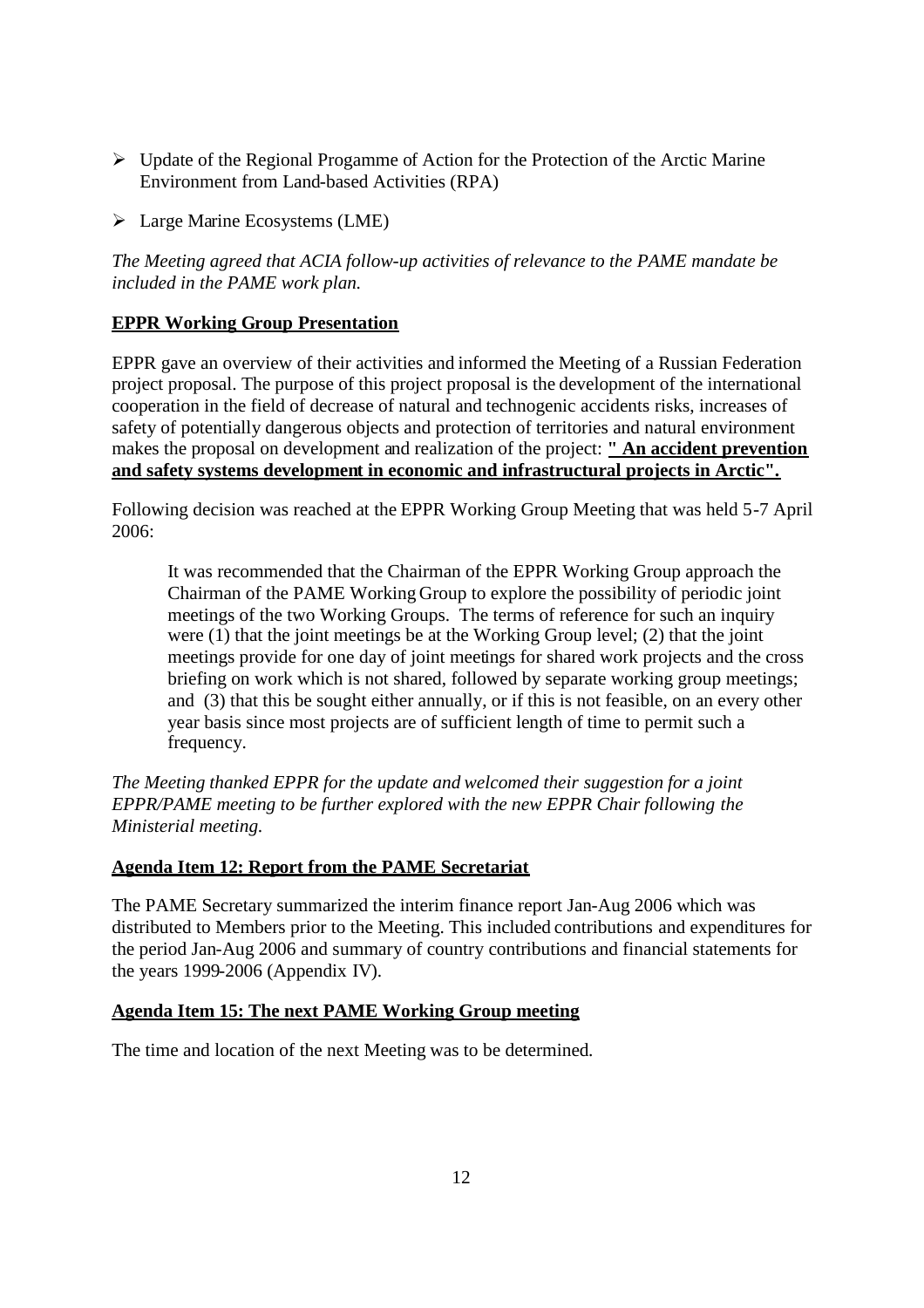# **APPENDIX I – LIST OF PARTICIPANTS**

| <b>PAME</b> Secretariat                                             |                                               |  |  |  |  |
|---------------------------------------------------------------------|-----------------------------------------------|--|--|--|--|
| <b>Frank Sonne</b>                                                  | Soffia Gudmundsdottir                         |  |  |  |  |
| Ministry of Environment and Energy                                  | <b>Executive Secretary</b>                    |  |  |  |  |
| Danish Environmental Protection Agency                              | <b>PAME</b> International Secretariat         |  |  |  |  |
| Strandgade 29                                                       | Borgir                                        |  |  |  |  |
| DK-1401 Copenhagen K                                                | Nordurslod                                    |  |  |  |  |
|                                                                     | 600 Akureyri                                  |  |  |  |  |
| Tel: $+4532660330$                                                  | <b>Iceland</b>                                |  |  |  |  |
| $Fax: + 4532660201$                                                 |                                               |  |  |  |  |
| Email: fms@mst.dk                                                   | Tel: $+3544611355$                            |  |  |  |  |
|                                                                     | Fax: $+3544623390$                            |  |  |  |  |
|                                                                     | Email: pame@pame.is                           |  |  |  |  |
|                                                                     | Olga Pálsdóttir                               |  |  |  |  |
|                                                                     | <b>PAME</b> International Secretariat         |  |  |  |  |
|                                                                     | Borgir                                        |  |  |  |  |
|                                                                     | Nordurslod                                    |  |  |  |  |
|                                                                     | 600 Akureyri<br>Iceland                       |  |  |  |  |
|                                                                     |                                               |  |  |  |  |
|                                                                     | Tel: $+3544611355$                            |  |  |  |  |
|                                                                     | Fax: $+3544623390$                            |  |  |  |  |
|                                                                     | Email: olga@caff.is                           |  |  |  |  |
|                                                                     | <b>CANADA</b>                                 |  |  |  |  |
| <b>Chris Cuddy</b>                                                  | <b>Ross MacDonald</b>                         |  |  |  |  |
| Director                                                            | Manager, Special Projects and Arctic Shipping |  |  |  |  |
| Land and Water Management Division                                  | <b>Transport Canada</b>                       |  |  |  |  |
| Indian and Northern Affairs Canada                                  | Tower C, Place de Ville, 330 Sparks St.       |  |  |  |  |
| 10 Wellington St., Room 648                                         | Ottawa, Ontario K1A 0N5                       |  |  |  |  |
| Gatineau, Quebec, K1A 0H4                                           |                                               |  |  |  |  |
|                                                                     | Tel: $+1$ 613 991 3145                        |  |  |  |  |
| Tel: +1 819 994-7483                                                | Fax: +1 613 991-4818                          |  |  |  |  |
| Fax: +1 819 997-9623                                                | Email: MACDORA@tc.gc.ca                       |  |  |  |  |
| Email: cuddyc@ainc-inac.gc.ca                                       |                                               |  |  |  |  |
| <b>Maureen Copley</b>                                               | <b>Robert Day</b>                             |  |  |  |  |
| Head, Land-based Activities Section                                 | A/Chief International Policy Coordination     |  |  |  |  |
| <b>Compliance Promotion Operations Division</b>                     | Fisheries and Oceans Canada                   |  |  |  |  |
| <b>Environmental Protection Operations Directorate</b>              | 200 Kent St.                                  |  |  |  |  |
| <b>Environment Canada</b>                                           | Ottawa, ON K1A OE6                            |  |  |  |  |
| 351 St. Joseph Blvd., 12th floor                                    |                                               |  |  |  |  |
| Gatineau, Quebec Canada K1A 0H3                                     | Email: dayr@dfo-mpo.gc.ca                     |  |  |  |  |
|                                                                     |                                               |  |  |  |  |
| Tel. (819) 953-6949                                                 |                                               |  |  |  |  |
| Fax. (819) 953-0913<br>Email: maureen.copley@ec.gc.ca               |                                               |  |  |  |  |
|                                                                     |                                               |  |  |  |  |
| DENMARK/GREENLAND/FAROE ISLANDS<br><b>Eskild Lund Sørensen</b>      |                                               |  |  |  |  |
| <b>Suni Petersen</b><br>Food-, Veterinary- and Environmental Agency | Ministry of Environment and Nature            |  |  |  |  |
| Falkavegur 6                                                        | Government of Greenland                       |  |  |  |  |
| FO-100 Tórshavn                                                     | P.O. Box 1614                                 |  |  |  |  |
| Faroe Islands                                                       | DK-3900 NUUK                                  |  |  |  |  |
|                                                                     |                                               |  |  |  |  |
| Tel. $+298$ 356400                                                  | Tel: +299 34 67 01; 34 67 12                  |  |  |  |  |
| Fax: +298 356401                                                    | Fax: +299 32 52 86                            |  |  |  |  |
| Email: sunip@hfs.fo                                                 | Email: <b>ESLS@gh.gl</b>                      |  |  |  |  |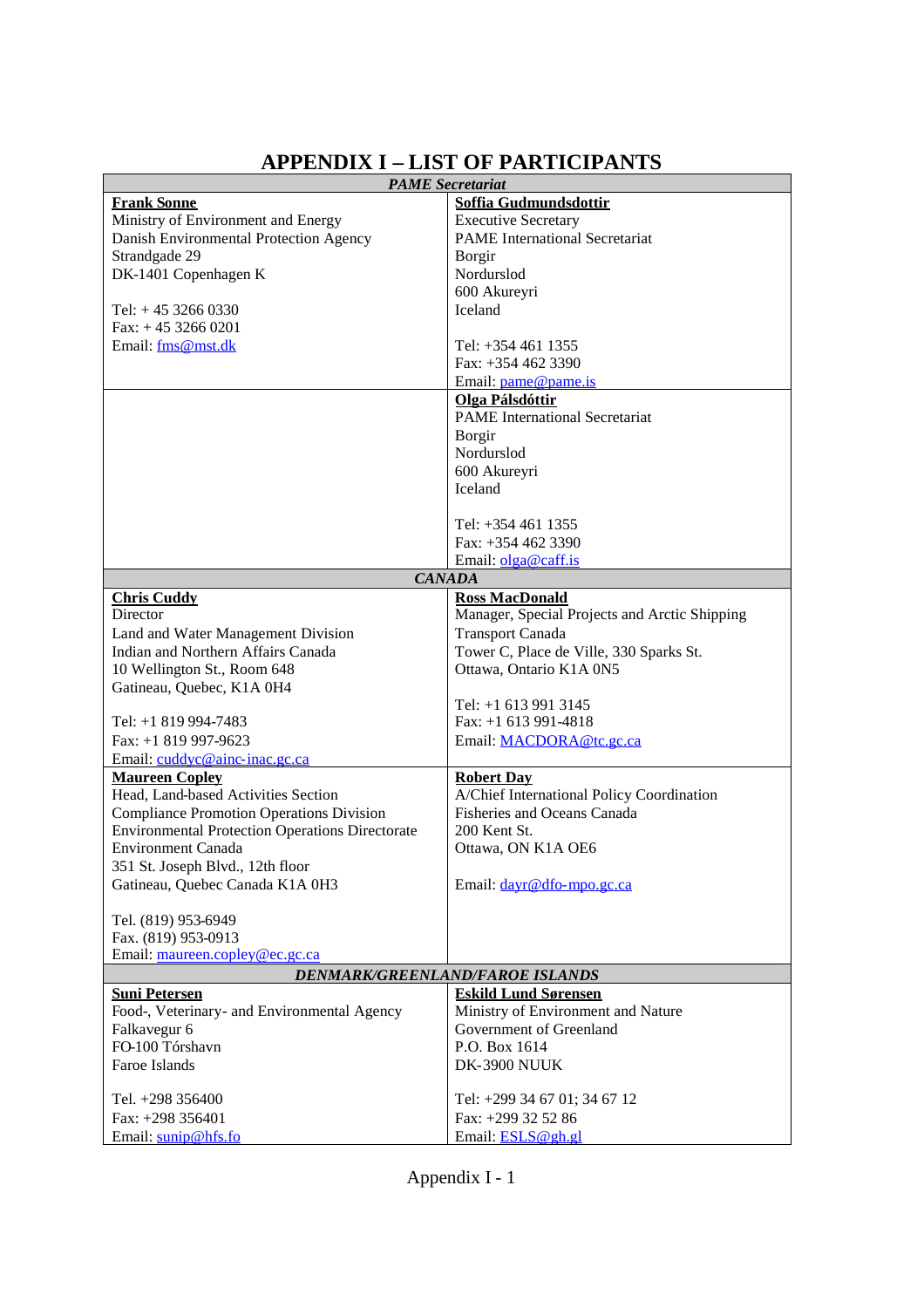| <b>FINLAND</b>                              |                                                |  |  |  |  |
|---------------------------------------------|------------------------------------------------|--|--|--|--|
| <b>Maiia Pietarinen</b>                     | Kimmo Juurmaa                                  |  |  |  |  |
| Ministry of the Environment                 | Manager                                        |  |  |  |  |
| P.O. Box 33                                 | Arctic Business Development                    |  |  |  |  |
| Kasarmikatu 25                              | Deltamarin Inc.                                |  |  |  |  |
| FIN-00023, Helsinki                         | Helsinki                                       |  |  |  |  |
|                                             |                                                |  |  |  |  |
| Tel: +358 9 1603 9736                       | Tel: +358 9 47884 443                          |  |  |  |  |
| $Fax + 358916039717$                        | Mobile: +358 40 501 2412                       |  |  |  |  |
| Email: Maija.Pietarinen@ymparisto.fi        | Email: kimmo.juurmaa@deltamarin.com            |  |  |  |  |
|                                             | <b>ICELAND</b>                                 |  |  |  |  |
| <b>Óttar Freyr Gíslason</b>                 | <b>Gísli Viggósson</b>                         |  |  |  |  |
| Ministry for the Environment                | Directorate of Research and Development        |  |  |  |  |
| Skuggasund 1                                | Icelandic Maritime Administration              |  |  |  |  |
| 150 Reykjavik                               | Vesturvor 2                                    |  |  |  |  |
|                                             | P.O. Box 120                                   |  |  |  |  |
| Tel: +354 545 8600                          | 202 Kopavogur                                  |  |  |  |  |
| Fax: $+3545624566$                          |                                                |  |  |  |  |
| Email: ottar.gislason@umhverfisraduneyti.is | Tel: $+354-5600000$                            |  |  |  |  |
|                                             | Fax: $+354-5600000$                            |  |  |  |  |
|                                             | Email: gisli@sigling.is                        |  |  |  |  |
|                                             | <b>NORWAY</b>                                  |  |  |  |  |
| <b>Jens Koefoed</b>                         |                                                |  |  |  |  |
| Adviser                                     |                                                |  |  |  |  |
| Cargo Ship Department                       |                                                |  |  |  |  |
| The Norwegian Maritime Directorate          |                                                |  |  |  |  |
| P.O. Box 8123 Dep.,                         |                                                |  |  |  |  |
| $0032$ Oslo                                 |                                                |  |  |  |  |
|                                             |                                                |  |  |  |  |
| Tel: $+47$ 22 45 44 46                      |                                                |  |  |  |  |
| Fax: $+4722454780$                          |                                                |  |  |  |  |
| Mob: $+47$ 95 18 36 26                      |                                                |  |  |  |  |
| Email: jens.koefoed@sjofartsdir.no          |                                                |  |  |  |  |
|                                             | <b>RUSSIA</b>                                  |  |  |  |  |
| <b>Professor Gennady G. Matishov</b>        | <b>Roman G. Mikhalyuk</b>                      |  |  |  |  |
| Director                                    | <b>International Communications Department</b> |  |  |  |  |
| Murmansk Marine Biological Institute of the | Southern Scientific Centre of the              |  |  |  |  |
| Russian Academy of Sciences (MMBI RAS)      | Russian Academy of Sciences                    |  |  |  |  |
| 17 Vladimirskaya Street                     | 41 Chekhov Street                              |  |  |  |  |
| 183010 Murmansk, Russia                     | 344006 Rostov-on-Don, Russia                   |  |  |  |  |
|                                             |                                                |  |  |  |  |
| Tel.: (+7)(8152)253963                      | Tel.: $+7$ (863) 266-64-26                     |  |  |  |  |
| Fax: (+7)(8152)253994                       | Fax: $+7$ (863) 266-56-77                      |  |  |  |  |
| Email: $icd@mmbi.info$                      | Email: icd@mmbi.krinc.ru                       |  |  |  |  |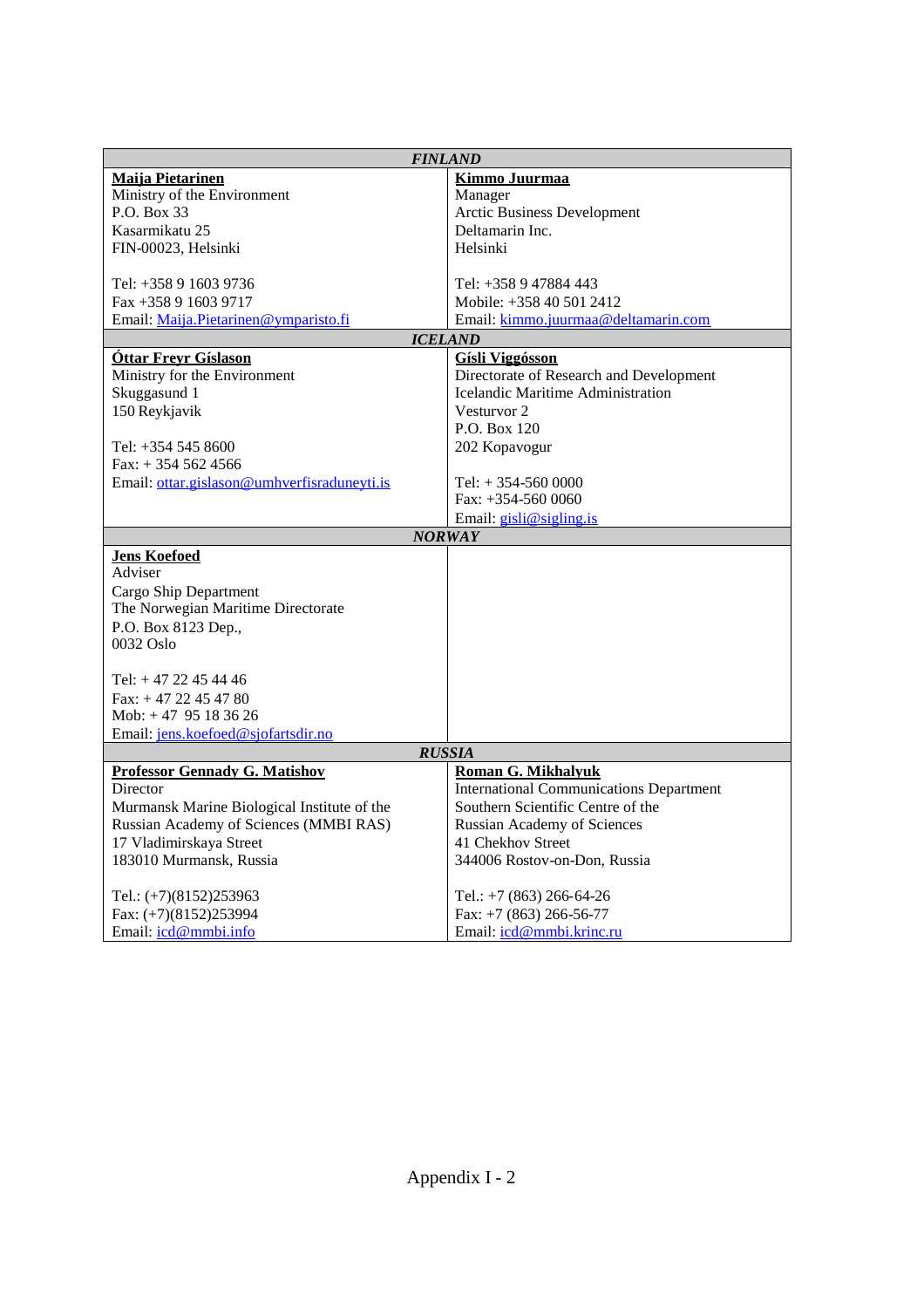| Dr. Ivan N. Senchenya                             | <b>Alexander Ushakov</b>                     |  |  |  |  |
|---------------------------------------------------|----------------------------------------------|--|--|--|--|
| Project Manager                                   | Counsellor                                   |  |  |  |  |
| UNEP/GEF project - Russian Federation: Support to | Rosmorrechflot                               |  |  |  |  |
| the National Programme of Action for the          | (Russian Federal agency for marine and river |  |  |  |  |
| Protection of the Arctic Marine Environment.      | transport)                                   |  |  |  |  |
| <b>National Pollution Abatement Facility</b>      |                                              |  |  |  |  |
| 19 Leninsky prospect, Moscow 119991 Russia        | Tel: +7 495 926 98 87                        |  |  |  |  |
|                                                   | Fax: +7 495 926 90 60                        |  |  |  |  |
| Tel.: +7 495 7304097, 9553114                     | Email: ushakov@morflot.ru                    |  |  |  |  |
| mobile +7 495 7234680                             |                                              |  |  |  |  |
| Fax: $+7$ 495 9553114                             |                                              |  |  |  |  |
| Email: senchenya@npaf.ru, I_Senchenya@mail.ru     |                                              |  |  |  |  |
| <b>SWEDEN</b>                                     |                                              |  |  |  |  |
| <b>Ann-Sofi Israelson</b>                         |                                              |  |  |  |  |
| Swedish Environmental Protection Agency           |                                              |  |  |  |  |
| International secretariat                         |                                              |  |  |  |  |
|                                                   |                                              |  |  |  |  |
| Tel: +46 8 698 1270                               |                                              |  |  |  |  |
| E-mail: ann-sofi.israelson@naturvardsverket.se    |                                              |  |  |  |  |
|                                                   | <b>UNITED STATES</b>                         |  |  |  |  |
| Dr. Lawson W. Brigham                             | <b>Kenneth Sherman</b>                       |  |  |  |  |
| Deputy Director                                   | Director                                     |  |  |  |  |
| <b>U.S. Arctic Research Commission</b>            | <b>USDOC/NOAA/NMFS</b>                       |  |  |  |  |
| 420 L Street, Suite 315                           | Narragansett Laboratory                      |  |  |  |  |
| Anchorage, Alaska 99501 USA                       | 28 Tarzwell Drive                            |  |  |  |  |
|                                                   | Narragansett, RI 02882                       |  |  |  |  |
| Ph: 1-907-271-4577                                | <b>United States</b>                         |  |  |  |  |
| Fax: 1-907-271-4578                               |                                              |  |  |  |  |
| E-mail: usarc@acsalaska.net                       | Tel: +1 401 782 3211                         |  |  |  |  |
|                                                   | Email: ksherman@mola.na.nmfs.gov             |  |  |  |  |
|                                                   | <b>MMBI KSC RAS</b>                          |  |  |  |  |
| Dr. Pavel Makarevich                              | <b>Dr.Vladimir Denisov</b>                   |  |  |  |  |
| Deputy Director                                   | Deputy Director                              |  |  |  |  |
| Vladimirskaya Street, 17                          | Vladimirskaya Street, 17                     |  |  |  |  |
| 183010 Murmansk, Russia                           | 183010 Murmansk, Russia                      |  |  |  |  |
|                                                   |                                              |  |  |  |  |
| Tel: $+ 78152253992$                              | Tel.: +7 8152 231237                         |  |  |  |  |
| Fax: +7 8152 253 994                              | Fax: +7 8152 253994                          |  |  |  |  |
|                                                   |                                              |  |  |  |  |
| <b>Dr. Sergey Dzhenvuk</b>                        |                                              |  |  |  |  |
| Scientific Secretary                              |                                              |  |  |  |  |
| Vladimirskaya Street, 17                          |                                              |  |  |  |  |
| 183010 Murmansk, Russia                           |                                              |  |  |  |  |
|                                                   |                                              |  |  |  |  |
| Tel: +7 8152 251 637                              |                                              |  |  |  |  |
| Fax: +7 8152 253 994                              |                                              |  |  |  |  |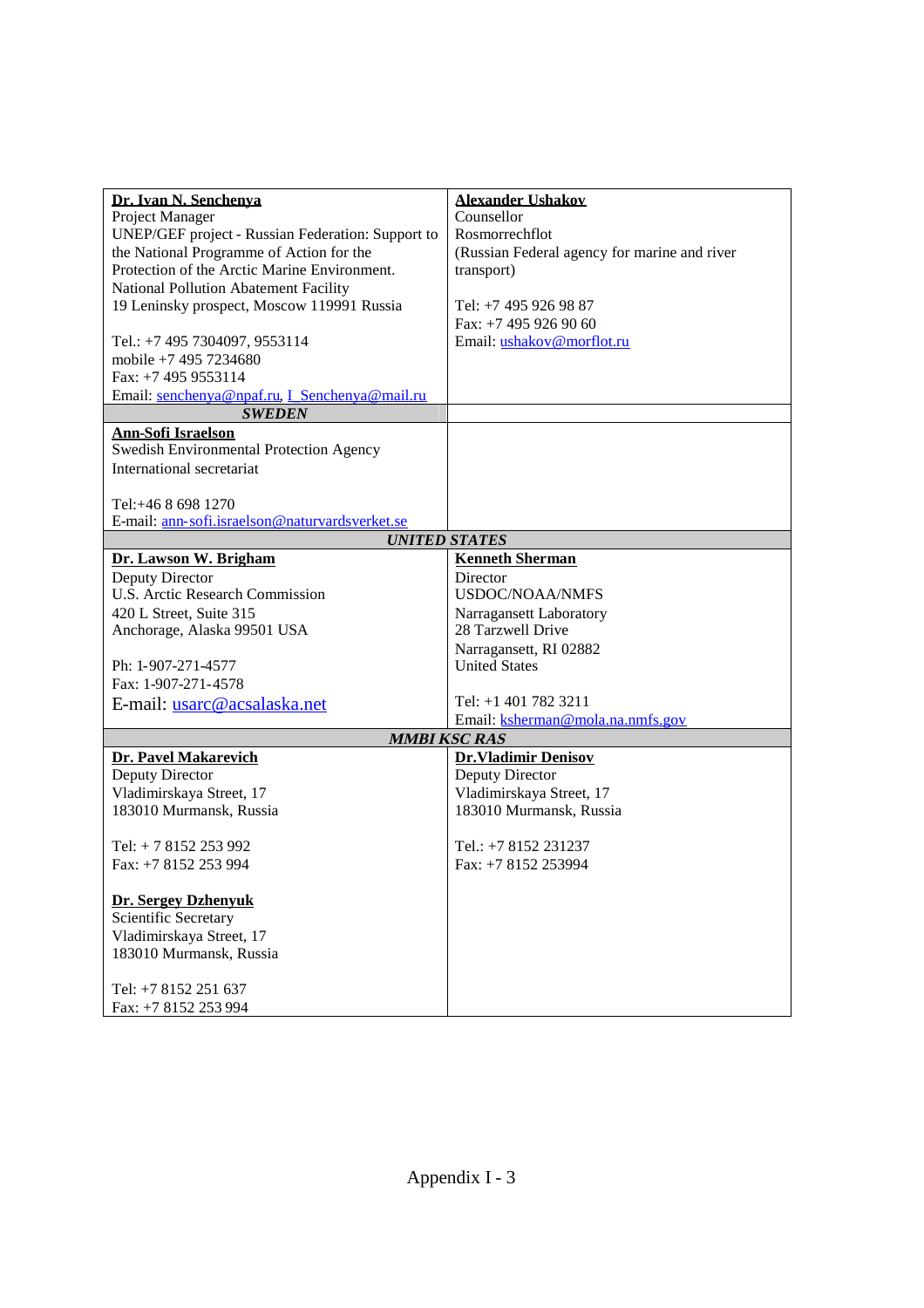| Government of the Murmansk Region,<br><b>Department of Economic Development</b>                                                                                     | Royal Norwegian Consulate General in<br><b>Murmansk</b>                                                                   |  |  |  |  |
|---------------------------------------------------------------------------------------------------------------------------------------------------------------------|---------------------------------------------------------------------------------------------------------------------------|--|--|--|--|
| Ms. Natalja Kirjyanova                                                                                                                                              | <b>Mr. Rune Aasheim</b>                                                                                                   |  |  |  |  |
| leading specialist of the development and                                                                                                                           | <b>Consul General</b>                                                                                                     |  |  |  |  |
| innovation department of commerce and tourism                                                                                                                       | Sofyi Perovskoy Street, 5                                                                                                 |  |  |  |  |
| Lenin Prospect, 75                                                                                                                                                  | 183038 Murmansk, Russia                                                                                                   |  |  |  |  |
| 183038, Murmansk, Russia                                                                                                                                            |                                                                                                                           |  |  |  |  |
|                                                                                                                                                                     | Tel. (+7)(8152) 400600 (Reception)                                                                                        |  |  |  |  |
| Tel: $+78152486364$                                                                                                                                                 | Fax: $(+7)(8152)$ 457451                                                                                                  |  |  |  |  |
|                                                                                                                                                                     | E-mail: cg.murmansk@mfa.no                                                                                                |  |  |  |  |
| Office of the Ministry of Foreign Affairs of the                                                                                                                    | Murmansk Region Chief Administration of the                                                                               |  |  |  |  |
| <b>Russian Federation in Murmansk</b>                                                                                                                               | Ministry of Emergency Situations of the Russian<br>Federation                                                             |  |  |  |  |
| <b>Mr. Sergey Klyushev</b>                                                                                                                                          | <b>Mr. Anatoly Sivaikin</b>                                                                                               |  |  |  |  |
| Head                                                                                                                                                                | Deputy Head                                                                                                               |  |  |  |  |
| Volodarskogo Street, 6                                                                                                                                              | Burkova Street, 4                                                                                                         |  |  |  |  |
| 183012 Murmansk, Russia                                                                                                                                             | 183025 Murmansk, Russia                                                                                                   |  |  |  |  |
|                                                                                                                                                                     | Tel. (+7)(8152) 459530                                                                                                    |  |  |  |  |
| Tel.: +7 8152 422 672                                                                                                                                               | Fax: $(+7)(8152)$ 453659                                                                                                  |  |  |  |  |
|                                                                                                                                                                     | <b>Oleg Romanenko</b><br>Head of the Department<br>Burkova Street, 4<br>183025 Murmansk, Russia<br>Tel. (+7)(8152) 459530 |  |  |  |  |
|                                                                                                                                                                     | Russia                                                                                                                    |  |  |  |  |
| <b>Administration of the Federal Service of Control</b><br>over Nature Exploitation of the Russian<br>Federation (Rosprirodnadzor) in the Murmansk<br><b>Region</b> |                                                                                                                           |  |  |  |  |
| <b>Evgeny Olesik</b>                                                                                                                                                | <b>Mr. Vasily Korenev</b>                                                                                                 |  |  |  |  |
| Head                                                                                                                                                                | Director General of Murmansk Emergency and                                                                                |  |  |  |  |
| Kolsky Prospect, 24a                                                                                                                                                | <b>Rescue Bureau</b>                                                                                                      |  |  |  |  |
| 183042 Murmansk, Russia                                                                                                                                             | On behalf of the Ministry of Transport.                                                                                   |  |  |  |  |
| Tel. (+7)(8152) 250899                                                                                                                                              | Email: gorshkov@mnr.gov.ru                                                                                                |  |  |  |  |
| Fax: $(+7)(8152)$ 231026                                                                                                                                            |                                                                                                                           |  |  |  |  |
|                                                                                                                                                                     | <b>Circumpolar Conservation Union</b>                                                                                     |  |  |  |  |
| <b>Rich Powell</b>                                                                                                                                                  | <b>Walter Parker</b>                                                                                                      |  |  |  |  |
| <b>Managing Director</b>                                                                                                                                            | Chair                                                                                                                     |  |  |  |  |
| 1612 K Street, NW<br>Suite 401                                                                                                                                      | Circumpolar Infrastructure Task Force<br>3724 Campbell Airstrip Rd                                                        |  |  |  |  |
| Washington, DC 20006                                                                                                                                                | Anchorage, AK 99504                                                                                                       |  |  |  |  |
|                                                                                                                                                                     | <b>USA</b>                                                                                                                |  |  |  |  |
| Email: richpowell@earthlink.net                                                                                                                                     |                                                                                                                           |  |  |  |  |
| Tel: +1 202 675 8370                                                                                                                                                | Tel: +1 907 333 5189                                                                                                      |  |  |  |  |
| Fax: $+1$ 202 675 8373                                                                                                                                              | Fax: $+1$ 907 333 5153                                                                                                    |  |  |  |  |
|                                                                                                                                                                     | Email: wbparker@gci.net                                                                                                   |  |  |  |  |
|                                                                                                                                                                     |                                                                                                                           |  |  |  |  |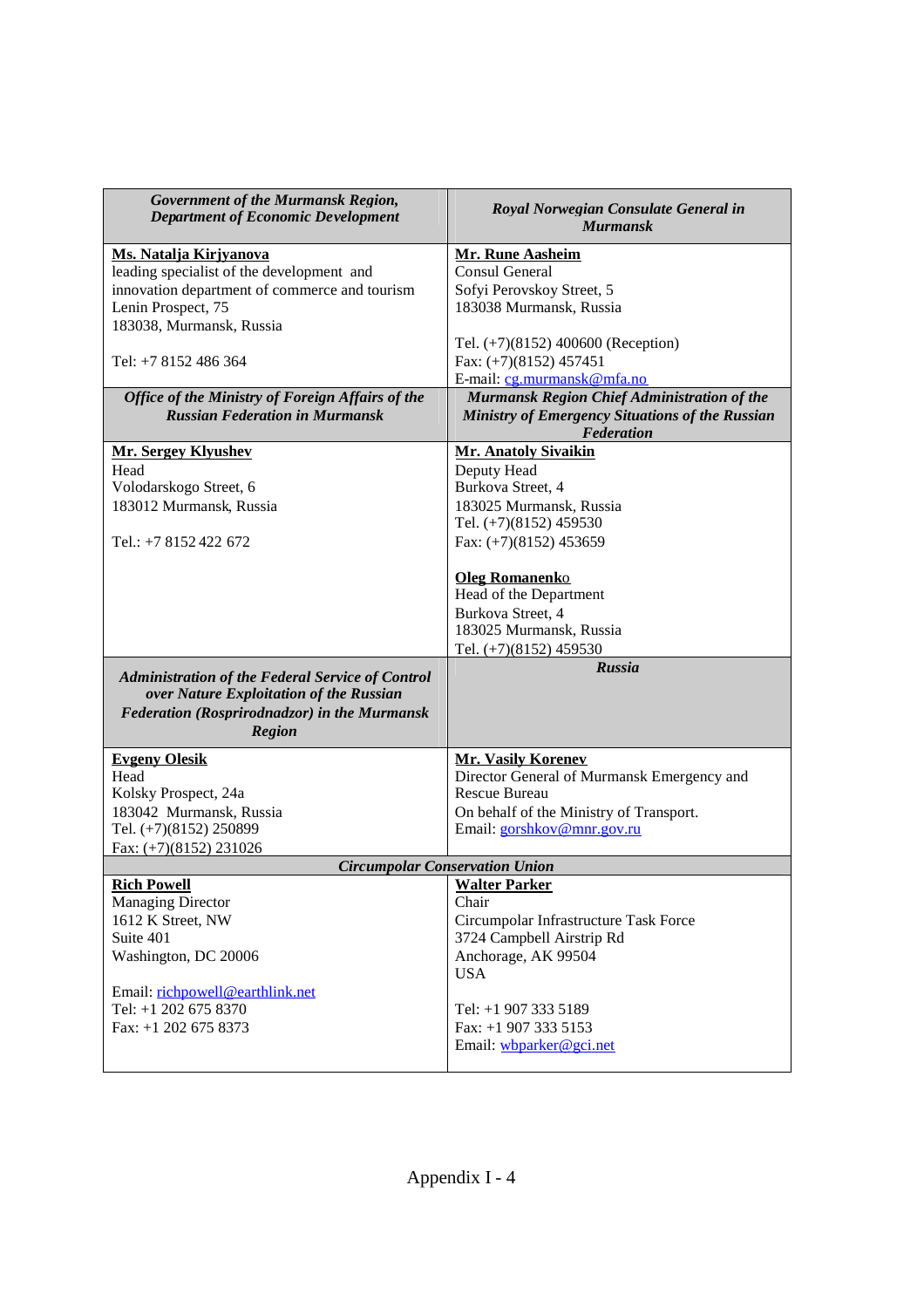| <b>RAIPON</b>                                   | <b>IPS</b>                                            |  |  |  |  |
|-------------------------------------------------|-------------------------------------------------------|--|--|--|--|
| <b>Rodion Sulvandziga</b>                       | Alona Yefimenko and Katinka Kleist                    |  |  |  |  |
| Director, Ph.D                                  | <b>Technical Advisor</b>                              |  |  |  |  |
| Center for Support of indigenous peoples of the | Arctic Council - Indigenous Peoples' Secretariat      |  |  |  |  |
| North/ Russian Indigenous Training Center       | P.O. Box 2151, Strandgade 91, 4. Sal                  |  |  |  |  |
| <b>CSIPN/RITC</b>                               | DK-1016 Copenhagen K, Denmark                         |  |  |  |  |
|                                                 |                                                       |  |  |  |  |
| Fax: +7 (095) 780 87 27                         | Tel: +45 32 83 37 96                                  |  |  |  |  |
| Email: raipon@raipon.org/rita@mail.ru           | Fax: +45 32 83 37 91                                  |  |  |  |  |
| Webpage: www.raipon.org                         | Email: ay@ghsdk.dk                                    |  |  |  |  |
|                                                 | <b>SAAMI COUNCIL</b>                                  |  |  |  |  |
| <b>Mr Alexander Kobelev - President</b>         | <b>Gunn-Britt Retter</b>                              |  |  |  |  |
| Saami Council                                   | Arctic and Environmental Unit                         |  |  |  |  |
| Lovorero, Russia                                | Saami Council                                         |  |  |  |  |
| Sovetskaja, Str. 8                              | <b>Bergeby</b>                                        |  |  |  |  |
|                                                 | N-9840 Varangebotn                                    |  |  |  |  |
| Tel: +7 815 383 0023                            | Norway                                                |  |  |  |  |
| Email: ak@saamicouncil.net                      |                                                       |  |  |  |  |
|                                                 | Mobile: +47 994 90 344<br>Email: gbr@saamicouncil.net |  |  |  |  |
| <b>WWF</b>                                      | <b>EPPR</b>                                           |  |  |  |  |
| <b>Miriam Geitz</b>                             | <b>Igor Veselov</b>                                   |  |  |  |  |
| WWF International Arctic Programme              | Chairman of EPPR Working Group                        |  |  |  |  |
| P.O. Box 6784                                   | Deputy Director of Department of Prediction of        |  |  |  |  |
| 0130 Oslo                                       | emergencies EMERCOM of Russia                         |  |  |  |  |
| Norway                                          | Teatralnyi proezd, 3, Moscow, Russia 103012           |  |  |  |  |
|                                                 | Tel: +7 495 449 3785                                  |  |  |  |  |
| E-mail: mgeitz@wwf.no                           | Fax: +7 495 443 84 85 or +7 495 449 3785              |  |  |  |  |
| Tel: (+47)22 03 65 00                           | E-mail: <u>veselov@mchs.gov.ru</u>                    |  |  |  |  |
| Fax: (+47) 22 20 06 66                          |                                                       |  |  |  |  |
| Email: meeitz@wwf.no                            |                                                       |  |  |  |  |
| <b>ACOPS</b>                                    | <b>BIMCO</b>                                          |  |  |  |  |
| <b>Vitaly Lystsov</b>                           | <b>Niels Bjorn Mortensen</b>                          |  |  |  |  |
| Consultant of the Advisory Committee on         | <b>BIMCO</b>                                          |  |  |  |  |
| Protection of the Sea (ACOPS)                   | Bagsværdvej 161                                       |  |  |  |  |
| RRC "Kurchatov Institute"                       | 2880 Bagsværd                                         |  |  |  |  |
| Kurchatov Sq.1                                  | Denmark                                               |  |  |  |  |
| 123182 Moscow, Russia                           |                                                       |  |  |  |  |
|                                                 | Tel: $+4544366800$                                    |  |  |  |  |
| Tel: +7 095 196 6328                            | Fax: $+4544366868$                                    |  |  |  |  |
| Fax: +7 095 196 8679                            | Email: nbm@bimco.org                                  |  |  |  |  |
| Email: vitalil@pike.pike.ru                     |                                                       |  |  |  |  |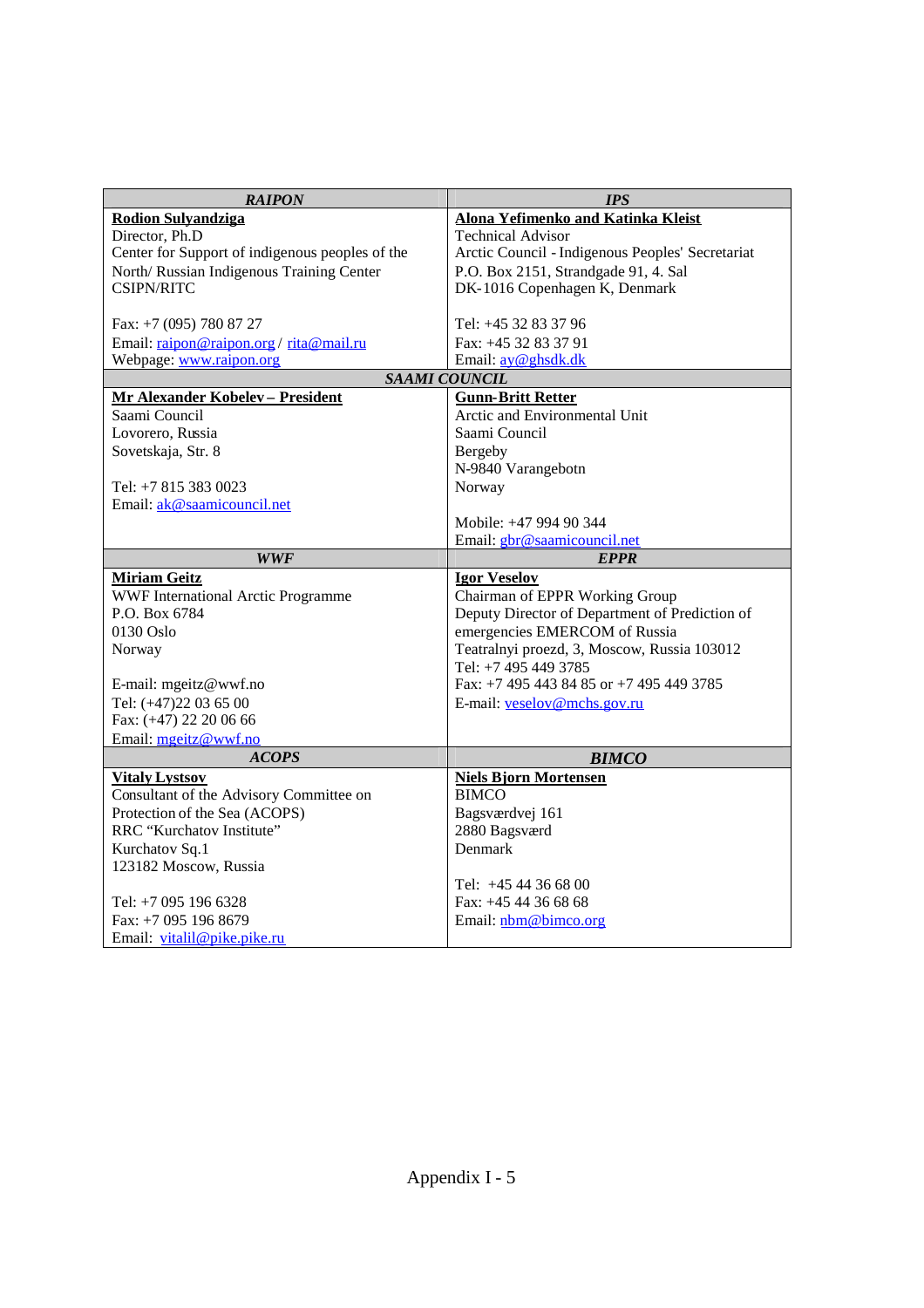| <b>AGENDA ITEMS</b>                                   | <b>DOCUMENTS</b>                                                                                     |  |  |  |  |
|-------------------------------------------------------|------------------------------------------------------------------------------------------------------|--|--|--|--|
| <b>Session I:</b> Activities and deliverables for the | 5) Progress report regarding the Port Reception Facility                                             |  |  |  |  |
| 2006 Ministerial.                                     | (PRF) Project submitted by Norway.                                                                   |  |  |  |  |
|                                                       | $\triangleright$ Annex to the PRF progress report prepared by Det                                    |  |  |  |  |
|                                                       | <b>Norske Veritas</b>                                                                                |  |  |  |  |
|                                                       | $\triangleright$ Cover note for the PRF project - DECISIONS                                          |  |  |  |  |
|                                                       | 6) AMSP Communication Plan: (Canada/Iceland)                                                         |  |  |  |  |
|                                                       | 7) Review of the Need for Amendments to RPA: (Canada)                                                |  |  |  |  |
|                                                       | Session II: Finalize the 2006-2008 PAME Work(8) Revised 2nd draft PAME Work Plan 2006-2008           |  |  |  |  |
| Plan                                                  |                                                                                                      |  |  |  |  |
|                                                       | Background document: PAME Work Plan 2004-2006                                                        |  |  |  |  |
|                                                       | <b>Session III:</b> PAME report to SAOs at the $(9)$ PAME progress report to SAOs – working document |  |  |  |  |
| Ministerial Meeting                                   |                                                                                                      |  |  |  |  |
|                                                       | Background documents:                                                                                |  |  |  |  |
|                                                       | $\triangleright$ Final PAME Ministerial Report 2004                                                  |  |  |  |  |
|                                                       | $\triangleright$ SAO Report to Ministers Nov 2004                                                    |  |  |  |  |
|                                                       | $\geq$ 2004 Reykjavik Declaration                                                                    |  |  |  |  |
| <b>Session IV:</b>                                    | Proposals for the Ministerial (10) Refer to Agenda Item 9: PAME progress report to SAOs              |  |  |  |  |
| Declaration                                           | Sections 4-6                                                                                         |  |  |  |  |
|                                                       | 10) Draft AC Ministerial Declaration, Salekhard                                                      |  |  |  |  |
| <b>Session V: Other PAME Related Activities</b>       | (12) PAME Finances Aug 2006 - Interim Report                                                         |  |  |  |  |
|                                                       |                                                                                                      |  |  |  |  |
| <b>General documents</b>                              | $\triangleright$ PAME Report I-2006                                                                  |  |  |  |  |
| <b>Logistical information</b>                         | $\triangleright$ Draft Agenda with timeline and Annotation                                           |  |  |  |  |
|                                                       | $\triangleright$ List of Participants                                                                |  |  |  |  |
|                                                       | $\triangleright$ Status on hotel bookings and visa application                                       |  |  |  |  |

### **APPENDIX II – LIST OF DOCUMENTS**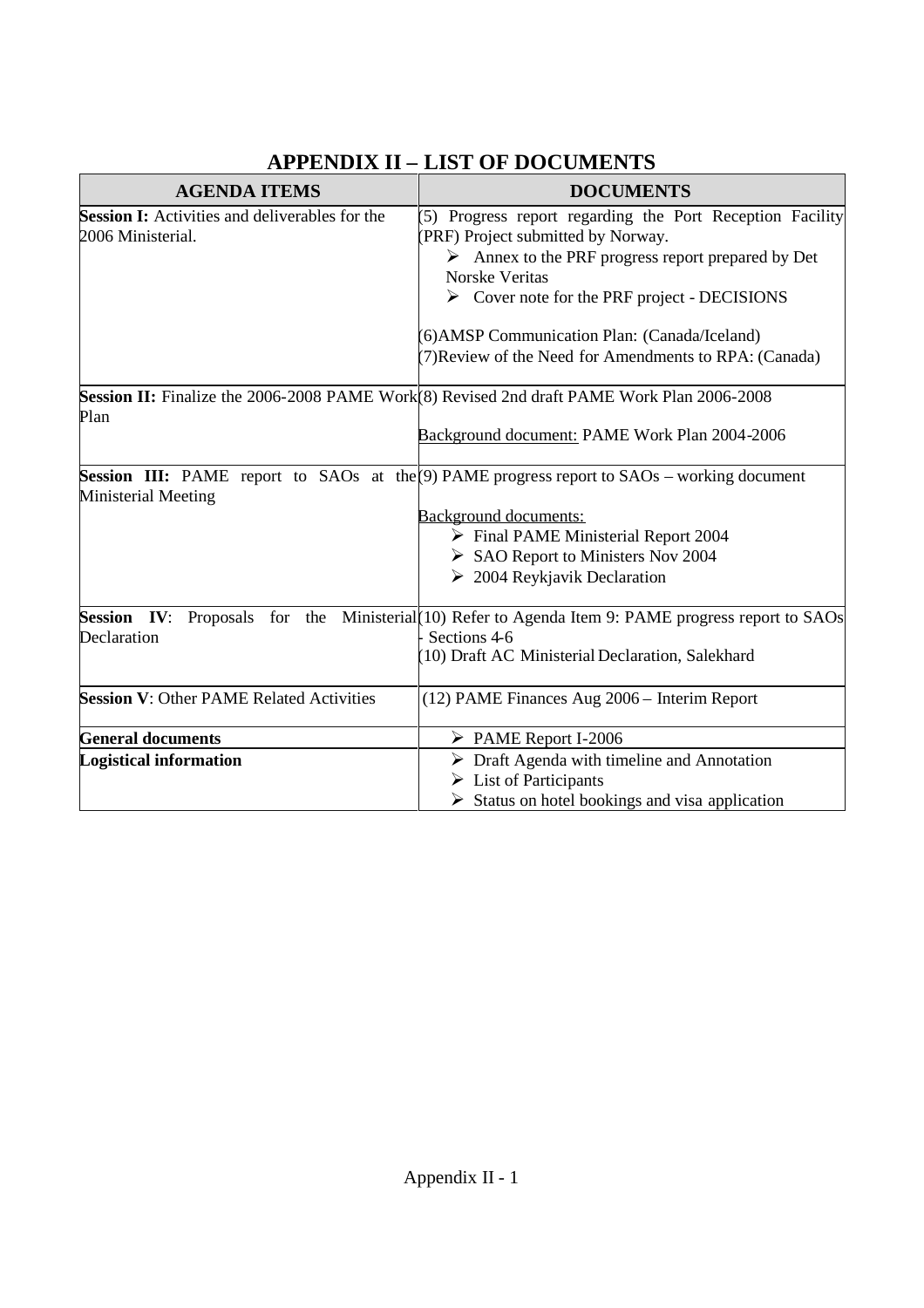# **APPENDIX III – AGENDA**

*Discussions will take place in English. Translation will be provided by the host, Murmansk Marine Biological Institute of the Russian Academy of Sciences (MMBI RAS), Murmansk, Russia from 29-30 August 2006.*

*Coffee breaks: 10:00-10:30 and 15:00-15:30 Lunch breaks: 12:00-13:00*

# **TUESDAY, August 29**

### **09:00-09:15 Registration**

### **09:15-09:30, Welcome and Introduction**

- 1. Opening of the Meeting (either Governor of the Murmansk Region or his Deputy)
- 2. Introduction and Adoption of the Agenda (PAME Chair)

### **09:30-15:00, Session I: Activities and deliverables for the 2006 Ministerial.**

- 3. (09:30-12:00) Arctic Marine Shipping Assessment: *(Canada/Finland/United States)*
- 4. (13:00-14:00) Ecosystem Approach: *(United States)*
- 5. (14:00-14:30) Port Reception Facilities: *(Norway)*
- 6. (14:30-15:00) AMSP Communication Plan: *(Canada/Iceland)*
- 7. (15:30-16:00) Review of the Need for Amendments to RPA: *(Canada)* 7.1 Update status of the GEF/Russian NPA-Arctic *(Dr. Senchenya/Russia)*

### **16:00-17:00, Session II: PAME 2006-2008 Work Plan**

8. Finalize the 2006-2008 PAME Work Plan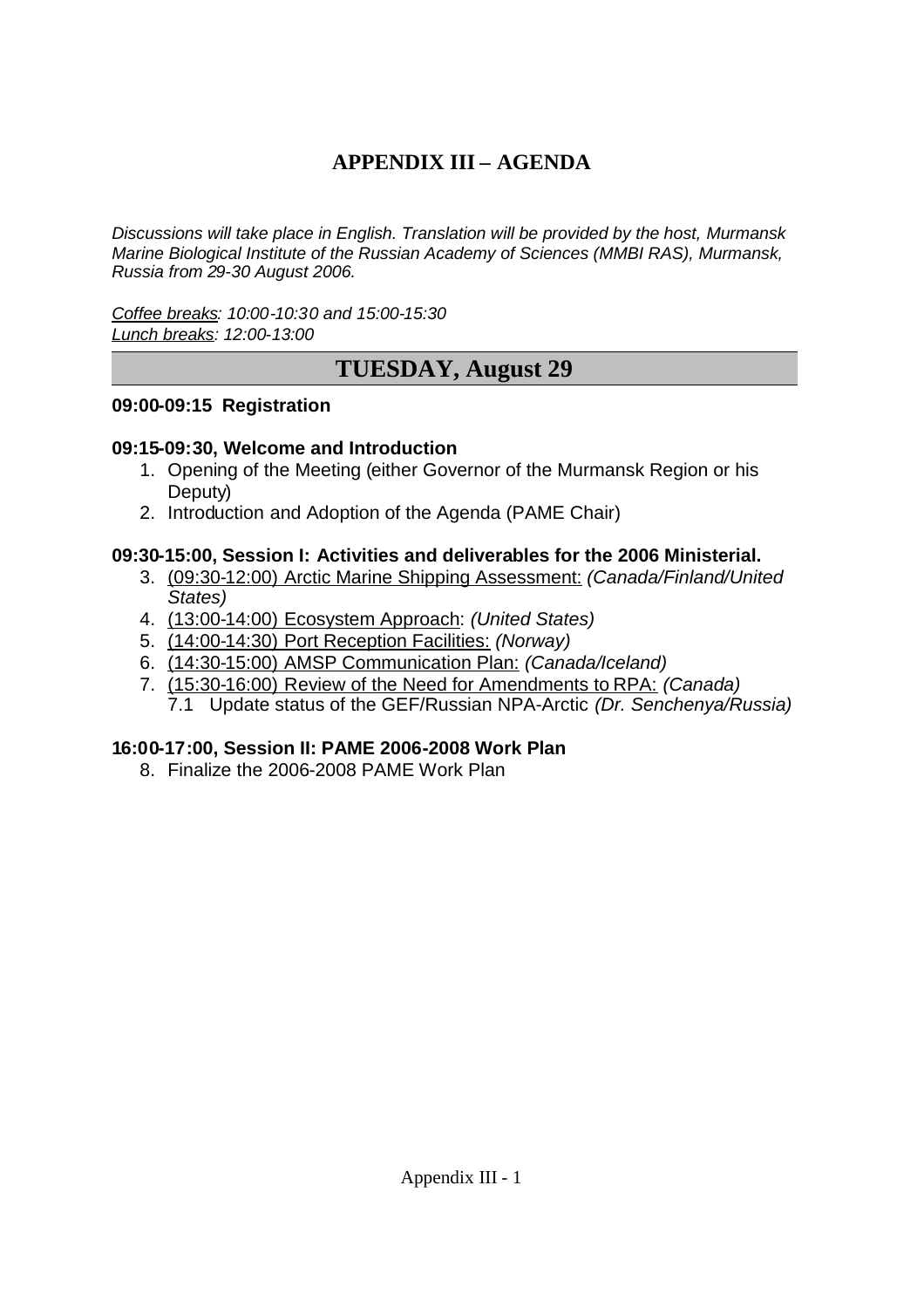# **WEDNESDAY, August 30**

### **09:00-11:00, Session II: PAME 2006-2008 Work Plan Cont.**

# **11:00-14:00, Session III: PAME report to SAOs at the Ministerial Meeting**

9. PAME progress report to SAOs – Working document

### **14:00-15:00, Session IV: Proposals for the Ministerial Declaration**

10.Refer to Agenda Item 9: PAME progress report to SAOs - Sections 4-6

### **15:30-16:30, Session V: Other PAME Related Activities**

- 11.ACIA follow-up and Focal Point (Chair)
- 12.PAME Secretariat finances (PAME Executive Secretary)
- 13.AMSP follow-up activities
- 14.Election of next chair of PAME
- 15.The next PAME Working Group meeting (timing and place)

### **16:30-17:00: Any other business and closing of the Meeting**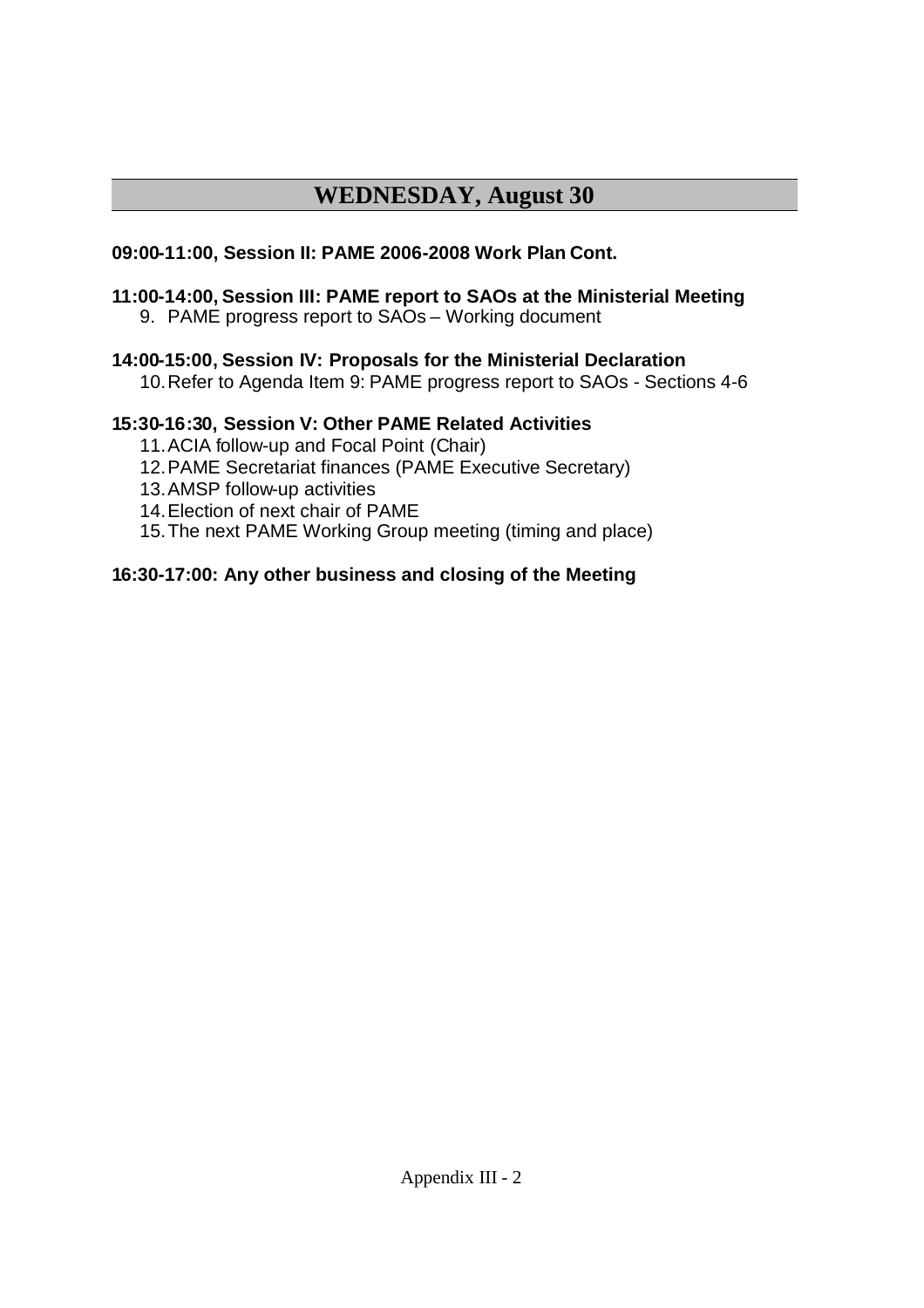# *Draft Annotation to the Agenda PAME-II – 2006*

This is the last PAME meeting prior to the  $5<sup>th</sup>$  Arctic Council Ministerial meeting 24-26 October 2006 in Salekhard, Russia and it is important that we have a clear picture of recommended focus of PAME to be tabled at the next SAO meeting to be forwarded to the  $(5<sup>th</sup>)$  Ministerial meeting.

The primary focus of this meeting is to decide on and finalize the following work to be forwarded to the ministers:

- $\triangleright$  'Historic' Report of 2004 Arctic Marine Activity and a progress report on the Arctic Marine Shipping Assessment and associated brochures/posters. *(LEADS: Canada/Finland/United States)*
- $\triangleright$  Final revised map as a working map of 17 Arctic Large Marine Ecosystems (LMEs) to serve as the framework for ecosystem-based management practices in the Arctic. *(LEAD: United States)*
- $\triangleright$  Interim report on Phase I of The assessment of existing measures for port reception facilities for ship-generated waste and cargo residues *(LEAD: Norway)*
- Arctic Marine Strategic Plan/Communication Plan. *(LEADS: Canada/Iceland)*
- $\triangleright$  Documentation/report on the outline of the updating of the Arctic Council Regional Programme of Action for the Protection of the Arctic Marine Environment from Land Based Activities (RPA)". *(LEAD: Canada)*
- $\triangleright$  PAME 2006-2008 Work Plan

### *Lead(s) on respective activities are urged to submit their papers/status the soonest to allow for sufficient time for participants to review in advance of the meeting to ensure that final decisions on Ministerial deliverables can be reached at the meeting.*

Agenda Item 9: Please note that the paper for this agenda item: "PAME progress report to SAOs – Working document" serves only the purpose of guidance in the discussion. Its final version is subject to the outcome of this meeting.

*REMINDER FROM THE PAME OPERATING GUIDELINES: "Every effort shall be made to submit papers to the Secretariat for circulation at least 30 days prior to the meeting at which they are to be considered."*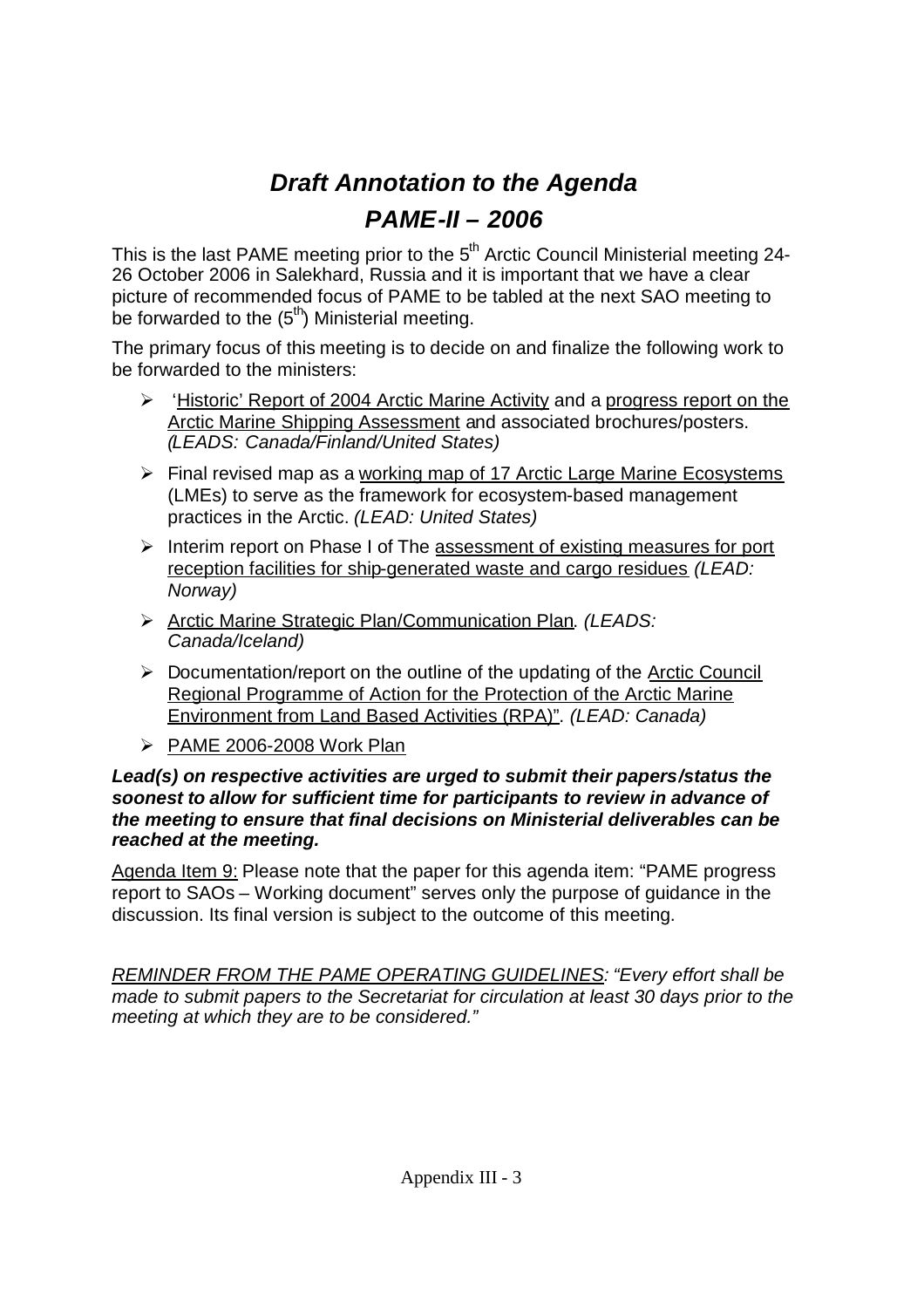# **APPENDIX IV - PAME FINANCE REPORT**

Following financial information is attached:

- **Table 1**: *Contributions and Expenditures for the period Jan-Aug 2006*
- **Table 2**: *Summary of country contributions and financial statements for the years 1999-2006*

The finances of the PAME Secretariat have been improving as a result of a positive response from the member countries in increasing their respective annual contributions and paying them in ISK currency.

The proposed increase in expenditures from 2005 to 2006 serves the purpose of getting the closing balance per year into a positive balance and to allocate some funding to updating the PAME homepage. The financial contributions which the PAME International Secretariat has received as of today is greatly appreciated and those countries that have still not contributed are kindly asked to expedite the process.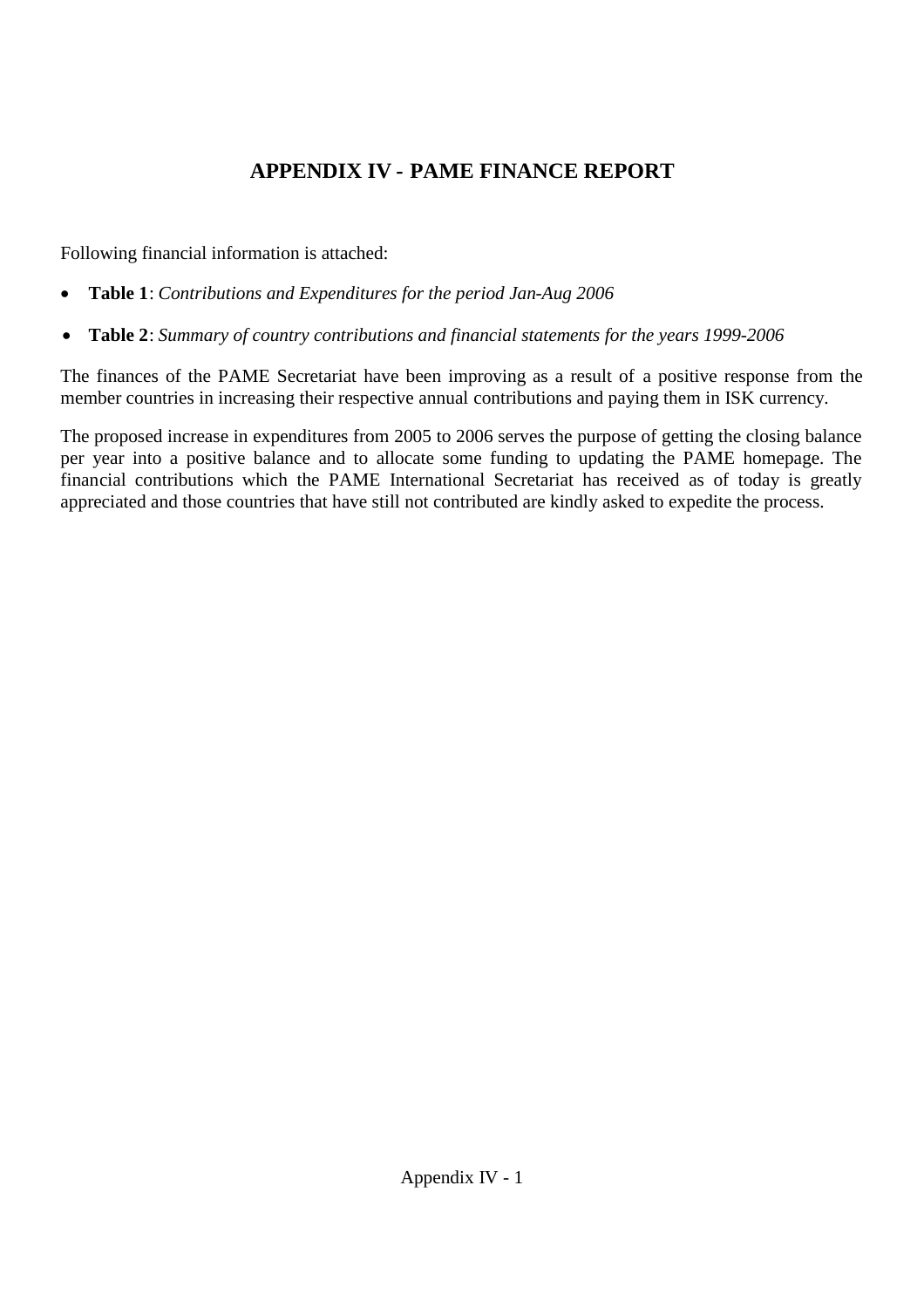| Contributions received for the period 1 Jan - 1 Aug 2006    |                  |                 |  |  |  |
|-------------------------------------------------------------|------------------|-----------------|--|--|--|
|                                                             | <b>SUGGESTED</b> | <b>RECEIVED</b> |  |  |  |
| Suggested revenue from fixed contributions:                 | <b>IKR</b>       | <b>IKR</b>      |  |  |  |
| Canada<br>(increased contributions to 30.000CAD)            | 1.550.000        |                 |  |  |  |
| <b>I</b> Denmark<br>(1.460.000 ISK received in '05 for '06) | 1.550.000        | 1.460.000 kr.   |  |  |  |
| <b>IFinland</b>                                             | 1.550.000        | 1.184.716 kr.   |  |  |  |
| Iceland                                                     | 8.500.000        | 8.500.000 kr.   |  |  |  |
| Norway                                                      | --               |                 |  |  |  |
| <b>Russia</b>                                               |                  |                 |  |  |  |
| <b>I</b> Sweden                                             | 1.550.000        | 1.550.000 kr.   |  |  |  |
| United States (1.280.460 ISK received in '05 for '06)       | 1.550.000        | 1.280.458 kr.   |  |  |  |
| <b>Subtotal</b>                                             | 16.250.000       | 13.975.174      |  |  |  |

### **Table 1: Contributions and Expenditures for the period Jan-Aug 2006**

| Expenditures from 1 Jan - 1 Aug 2006 (~60% of the fiscal year) |                                                                |                  |                          |                         |  |
|----------------------------------------------------------------|----------------------------------------------------------------|------------------|--------------------------|-------------------------|--|
| <b>OVERVIEW:</b>                                               |                                                                | <b>SUGGESTED</b> | <b>ACTUAL</b><br>Jan-Aug | <b>Actual</b><br>in $%$ |  |
|                                                                | <b>TYPE OF EXPENDITURE</b>                                     | <b>IKR</b>       | <b>IKR</b>               |                         |  |
|                                                                | <b>Staff</b>                                                   | $8.000.000^{1}$  | 5.168.503                | 65%                     |  |
|                                                                | Operating costs - office                                       | 5.425.000        | 2.670.451                | 49%                     |  |
|                                                                | Operating costs - travel                                       | 2.550.000        | 1.840.567                | 72%                     |  |
|                                                                | <b>TOTAL</b>                                                   | 15.975.000       | 9.679.521                | 61%                     |  |
| <b>BREAKDOWN:</b>                                              |                                                                |                  |                          |                         |  |
|                                                                | <b>TYPE OF EXPENDITURE:</b>                                    | <b>IKR</b>       | <b>IKR</b>               |                         |  |
| <b>STAFF</b>                                                   | Salary, benefits, taxes, insurance, pension                    | 8.000.000        | 5.168.503                | 65%                     |  |
|                                                                | (1 person full time and 1 person 40%)                          |                  |                          |                         |  |
|                                                                | <b>SUBTOTAL</b>                                                | 8.000.000        | 5.168.503                | 65%                     |  |
| <b>OFFICE</b>                                                  | Service (telephone, fax, e-mail, internet, homepage)           | 1.400.000        | 536.346                  | 38%                     |  |
|                                                                | Office supplies                                                | 250,000          | 197.048                  | 79%                     |  |
|                                                                | Housing (rent, heat, electricity, cleaning)                    | 1.900.000        | $1.312.047^{2}$          | 69%                     |  |
|                                                                | Shipping/Postage/Bank Services                                 | 300.000          | 92.858                   | 31%                     |  |
|                                                                | Equipments                                                     | 100.000          | 0                        | 0%                      |  |
|                                                                | Hospitality                                                    | 30.000           | 14.080                   | 47%                     |  |
|                                                                | Update the homepage                                            | 700.000          | $\Omega$                 | 0%                      |  |
|                                                                | <b>Bank Service</b>                                            | 45.000           | 19.428                   | 43%                     |  |
|                                                                | Printing                                                       | 700.000          | 498.644                  | 71%                     |  |
|                                                                | Auditing                                                       | in-kind $3)$     | in-kind                  |                         |  |
|                                                                | <b>SUBTOTAL</b>                                                | 5.425.000        | 2.670.451                | 49%                     |  |
| <b>TRAVEL</b>                                                  | Domestic                                                       | 650.000          | 413.273                  | 64%                     |  |
|                                                                | International (10 meetings each at the average of 250.000 kr.) | 1.900.000        | 1.427.294                | 75%                     |  |
|                                                                | <b>SUBTOTAL</b>                                                | 2.550.000        | 1.840.567                | 72%                     |  |
| Notes:                                                         |                                                                |                  |                          |                         |  |
|                                                                |                                                                |                  |                          |                         |  |

1) Salaries represent expenditures from 1 Jan - 1 Sep 2006

2) Includes the rent for Nov and Dec 2005

3) Monthly and annual auditing provided by the Icelandic Government

The average ISK/USD exchange rate for the period 1. Jan - 1 Aug 2006 was 70 kr.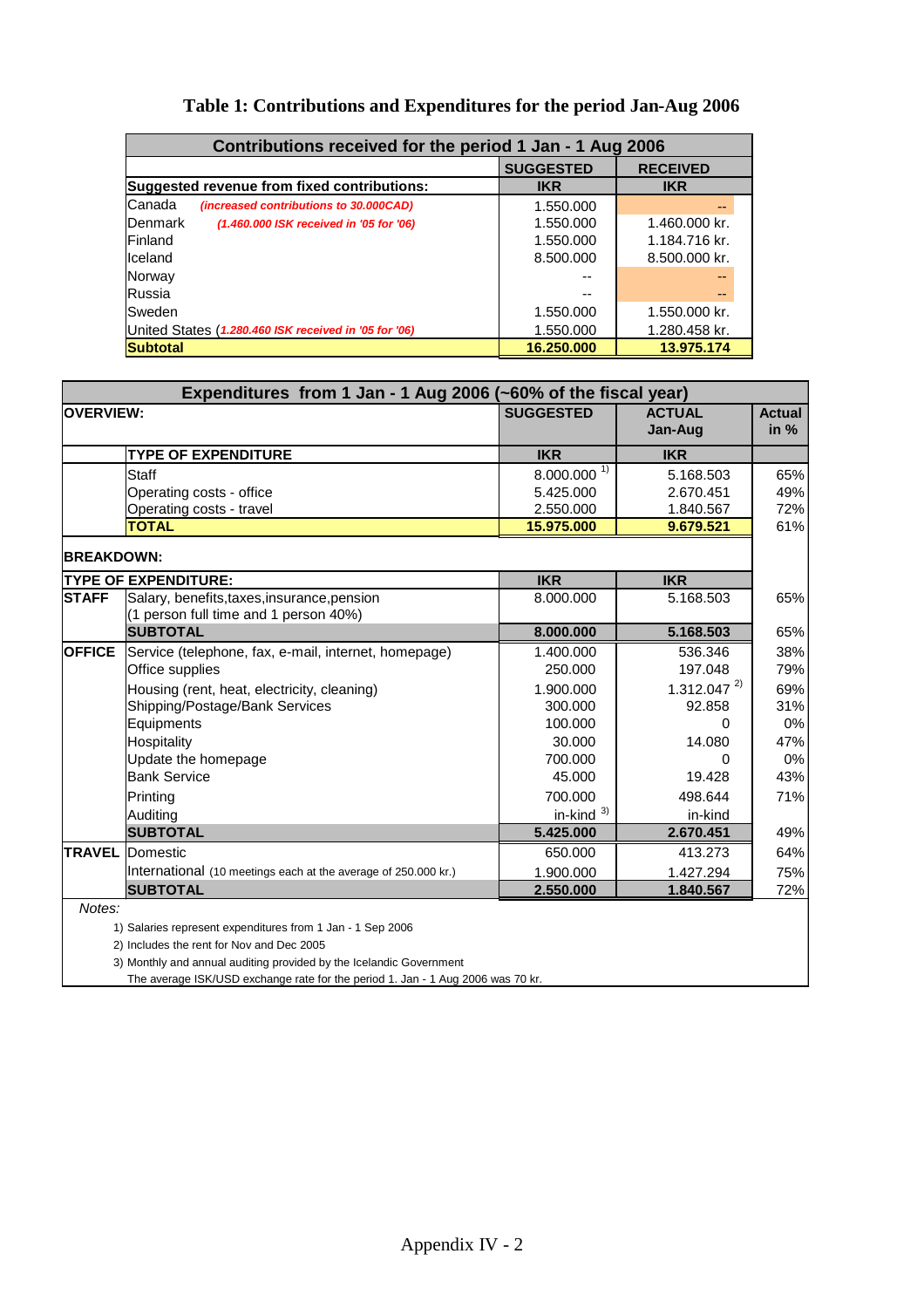| Country Contributions for the years 1999 - 2006 |                                                                                                                                                                             |                |                                                                                                |                |                |                      |                                |                  |
|-------------------------------------------------|-----------------------------------------------------------------------------------------------------------------------------------------------------------------------------|----------------|------------------------------------------------------------------------------------------------|----------------|----------------|----------------------|--------------------------------|------------------|
|                                                 |                                                                                                                                                                             |                |                                                                                                |                |                |                      |                                | <b>SUGGESTED</b> |
| <b>Country</b>                                  | 1999                                                                                                                                                                        | 2000           | 2001                                                                                           | 2002           | 2003           | 2004                 | 2005                           | 2006             |
| Canada                                          |                                                                                                                                                                             | \$20.000       | \$12.800                                                                                       | \$13.600       | \$13.523       | \$16.550             | $2.134.000$ kr. $\overline{3}$ | 1.550.000 kr.    |
| Denmark                                         |                                                                                                                                                                             | \$11.000       | \$11.000                                                                                       | \$11.000       | \$11.000       | \$15.200             | 1.460.000 kr.                  | 1.550.000 kr.    |
| Finland                                         |                                                                                                                                                                             | \$9.700        | \$12.600                                                                                       | \$6.900        | \$7.299        | \$8.000              | 1.063.212 kr.                  | 1.550.000 kr.    |
| Iceland                                         | $$142.248$ <sup>1)</sup>                                                                                                                                                    | \$68.194       | \$59.866                                                                                       | \$55.341       | \$81.926       | \$108.000            | 8.300.000 kr.                  | 8.500.000 kr.    |
| Norway                                          |                                                                                                                                                                             | in-kind        | in-kind                                                                                        | in-kind        | in-kind        | in-kind              | in-kind                        |                  |
| Russia                                          |                                                                                                                                                                             | in-kind        | in-kind                                                                                        | in-kind        | in-kind        | in-kind              | in-kind                        | $\overline{a}$   |
| Sweden                                          |                                                                                                                                                                             | \$17.600       | \$17.600                                                                                       | \$17.600       | \$17.600       | \$17.600             | 1.460.000 kr.                  | 1.550.000 kr.    |
| <b>United States</b>                            |                                                                                                                                                                             | \$30.000       | \$30.000                                                                                       | in-kind        | \$20.000       | \$20.000             | 1.280.458 kr.                  | 1.550.000 kr.    |
| <b>Total Contributions/year:</b>                | \$142.248                                                                                                                                                                   | \$156.494      | \$143.866                                                                                      | \$104.441      | \$151.348      | \$185.350            | 15.697.670 kr.                 | 16.250.000 kr.   |
|                                                 |                                                                                                                                                                             |                | Financial Statment for the years 1999-2006 (in ISK)                                            |                |                |                      |                                |                  |
|                                                 |                                                                                                                                                                             |                |                                                                                                |                |                |                      |                                |                  |
|                                                 | 1999                                                                                                                                                                        | 2000           | 2001                                                                                           | 2002           | 2003           | 2004                 | 2005                           | 2006             |
| <b>REVENUE</b>                                  | 2)                                                                                                                                                                          |                |                                                                                                |                |                |                      |                                |                  |
| Contributions                                   | 10.000.000 kr.                                                                                                                                                              | 12.892.497 kr. | 11.605.750 kr.                                                                                 | 10.771.473 kr. | 12.669.258 kr. | 13.666.111 kr.       | 15.697.670 kr.                 | 16.250.000 kr.   |
| Misc revenue                                    | 6.000 kr.                                                                                                                                                                   | 250.635 kr.    | 85.135 kr.                                                                                     | 146.952 kr.    | 200.000 kr.    | 50.000 kr.           | $\mathcal{L}^{\text{max}}$     | 50.000 kr.       |
| <b>Sub-total Revenue/year:</b>                  | 10.006.000 kr.                                                                                                                                                              | 13.143.132 kr. | 11.690.885 kr.                                                                                 | 10.918.425 kr. | 12.869.258 kr. | 13.716.111 kr.       | 15.697.670 kr.                 | 16.300.000 kr.   |
| Carryforward from previous year:                |                                                                                                                                                                             | 6.382.201 kr.  | 6.377.357 kr.                                                                                  | 2.080.905 kr.  | -1.285.768 kr. | -1.023.903 kr.       | -782.251 kr.                   | -106.682 kr.     |
| <b>TOTAL</b>                                    | 10.006.000 kr.                                                                                                                                                              | 19.525.333 kr. | 18.068.242 kr.                                                                                 | 12.999.330 kr. | 11.583.490 kr. | 12.692.208 kr.       | 14.915.419 kr.                 | 16.193.318 kr.   |
| Staff                                           | 1.103.880 kr.                                                                                                                                                               | 6.772.930 kr.  | 7.724.721 kr.                                                                                  | 7.696.689 kr.  | 7.379.010 kr.  | 6.918.345 kr.        | 7.533.026 kr.                  | 8.000.000 kr.    |
| Office                                          | 1.859.991 kr.                                                                                                                                                               | 3.023.210 kr.  | 3.773.092 kr.                                                                                  | 3.150.843 kr.  | 3.498.688 kr.  | $5.010.086$ kr. $4)$ | 4.403.666 kr.                  | 5.425.000 kr.    |
| Travel/Meetings                                 | 659.928 kr.                                                                                                                                                                 | 3.351.836 kr.  | 4.489.524 kr.                                                                                  | 3.437.566 kr.  | 1.729.695 kr.  | 1.546.028 kr.        | 3.085.409 kr.                  | 2.550.000 kr.    |
| <b>Total Expenditure/year:</b>                  | 3.623.799 kr.                                                                                                                                                               | 13.147.976 kr. | 15.987.337 kr.                                                                                 | 14.285.098 kr. | 12.607.393 kr. | 13.474.459 kr.       | 15.022.101 kr.                 | 15.975.000 kr.   |
| <b>Balance per year:</b>                        | 6.382.201 kr.                                                                                                                                                               | $-4.844$ kr.   | -4.296.452 kr.                                                                                 | -3.366.673 kr. | 261.865 kr.    | 241.652 kr.          | 675.569 kr.                    | 325.000 kr.      |
| <b>Closing balance/year:</b>                    | 6.382.201 kr.                                                                                                                                                               | 6.377.357 kr.  | 2.080.905 kr.                                                                                  | -1.285.768 kr. | -1.023.903 kr. | -782.251 kr.         | -106.682 kr.                   | 218.318 kr.      |
|                                                 |                                                                                                                                                                             |                |                                                                                                |                |                |                      |                                |                  |
| <b>Exchange Rate ISK/USD:</b>                   |                                                                                                                                                                             |                |                                                                                                |                |                |                      |                                |                  |
| Daily min.                                      |                                                                                                                                                                             | 72 kr.         | 84 kr.                                                                                         | 81 kr.         | 70 kr.         | 61 kr.               |                                |                  |
| Daily max.                                      |                                                                                                                                                                             | 90 kr.         | 110 kr.                                                                                        | 103 kr.        | 82 kr.         | 75 kr.               |                                |                  |
| Annual Avg.                                     |                                                                                                                                                                             | 79 kr.         | 98 kr.                                                                                         | 92 kr.         | 77 kr.         | 70 kr.               | 63 kr.                         |                  |
| Notes:                                          | 1) Icelandic contribution towards the start-up and operation of the PAME Secretariat in 1999<br>2) Contributions based on the ISK/USD exchange rate at time of deposit      |                |                                                                                                |                |                |                      |                                |                  |
|                                                 | 3) Canada has confirmed an increase in their annual contribution from 20,000 CDN to 30,000 CDN and an addition one time funding of CDN \$10,000 (2005 only) for Secretariat |                |                                                                                                |                |                |                      |                                |                  |
|                                                 |                                                                                                                                                                             |                | activities associated with the follow up of the implementation of the AMSP - not yet deposited |                |                |                      |                                |                  |
|                                                 | 4) Includes 800.000 kr for printing of documents for the Ministerial (e.g. AMSP, AMSP and PAME 2004-2006 brochures)                                                         |                |                                                                                                |                |                |                      |                                |                  |

# **Table 2: Summary of country contributions and financial statements for the years 1999-2006**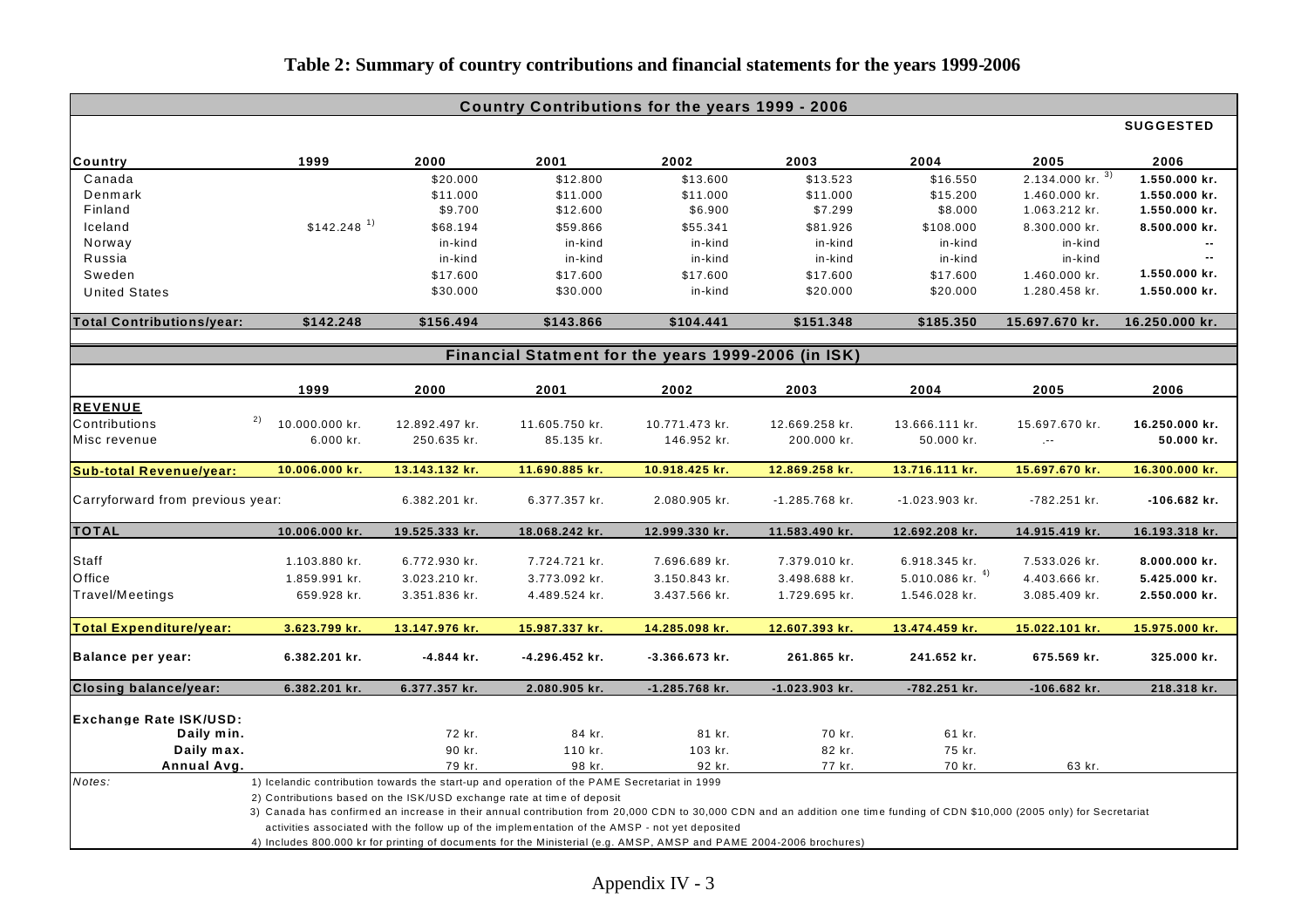# **APPENDIX V**

## **Memorandum of the AMSA meeting in Murmansk on August 30, 2006**

# **Participants**

- 1. Nikolai Babych, Murmansk Shipping Co
- 2. Nils Mortenson, BIMCO
- 3. Alexander Kondakov, Murmansk Shipping Co
- 4. Gennady Matisov, MMBI
- 5. Gisli Viggosson, Icelandic Maritime Administration
- 6. Nikolai Isakov, CNIIMF
- 7. Anatoli Holodov, CNIIMF
- 8. Yuri Glebko, CNIIMF
- 9. Vladimir Vorotshev, "Iceberg"
- 10. Alexander Ushakov, Rossmorrechflot
- 11. Elena Daniel, Gecon
- 12. Ross MacDonald, Transport Canada
- 13. Lawson Brigham, US Arctic Research Commission
- 14. Kimmo Juurmaa, Deltamarin Contracting

The meeting discussed the work that is planned to be done within the AMSA project and the general trends in the development of the marine activities in the Russian Arctic. Based on the discussion the meeting made following decisions:

# **1 Data questionnaire**

It was agreed that CNIIMF will work with shipping data for 2004. Ross MacDonald will send CNIIMF the questionnaire in electronic form together with the Canadian data. CNIIMF will review the questionnaire and will inform Rossmorrechflot and Deltamarin about the cost and time needed for the work. It was estimated that the data will be ready within three months.

# **2 Future traffic volumes**

It was agreed that the Gecon and CNIIMF will work with the estimates for the future traffic volumes in the Russian Arctic. Deltamarin will formulate a more specific request and time schedule for the work and send to CNIIMF, Gecon and Rossmorrechflot.

# **3 Risk analyses**

It was agreed that CNIIMF will work with the risk analyses for the future traffic volumes together with the Helsinki University of Technology from Finland and DNV from Norway. Delta marin will prepare a more specific request and time schedule for the work and sends it to CNIIMF and Rossrechflot.